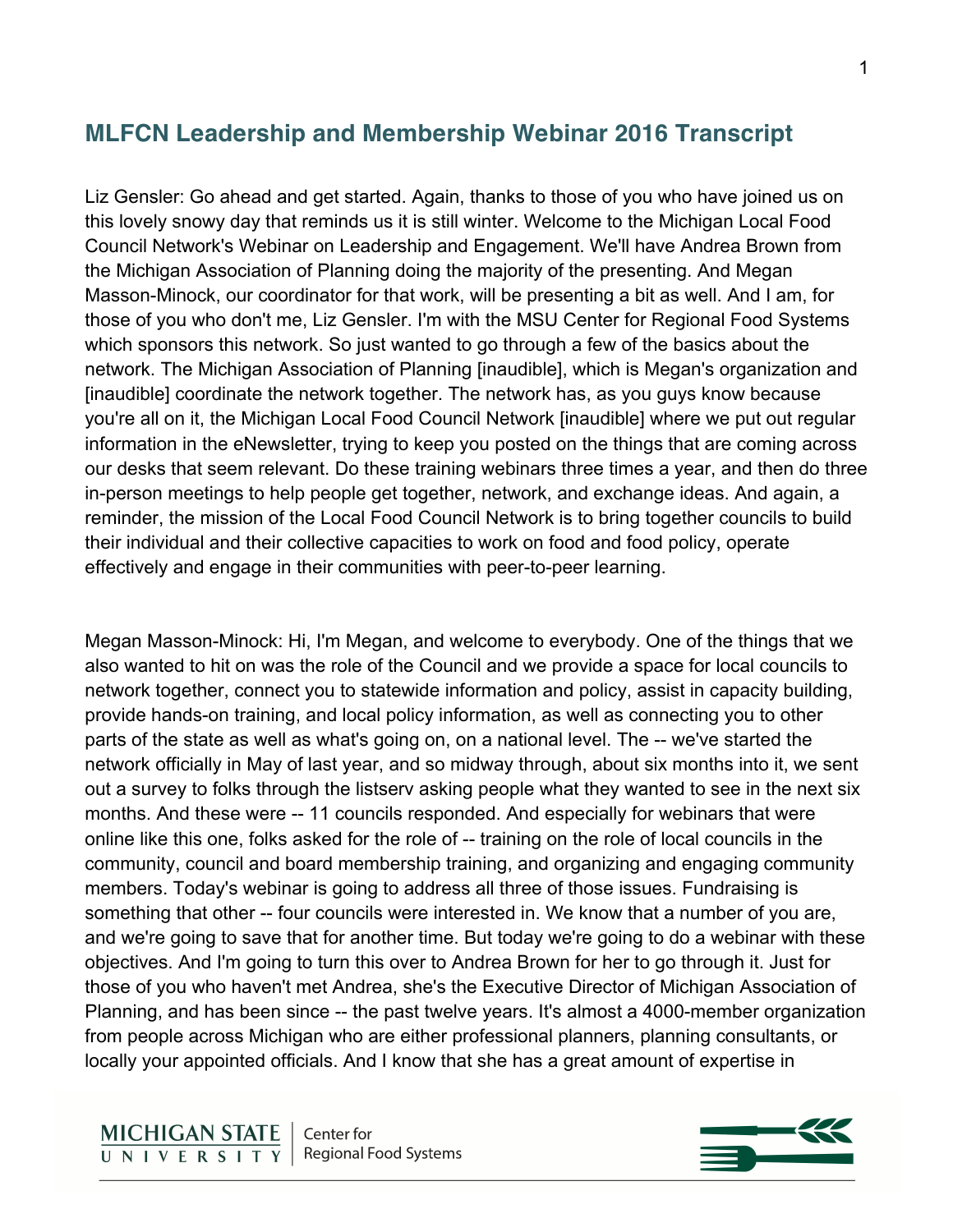leadership development and membership development for a nonprofit organization that's working in policy and change. So I'm going to turn it over to Andrea.

Andrea Brown: Thank you. Good afternoon, everyone. Oops, sorry. Quickly, we'll go over the webinar objectives. Some of the things that we hope to cover today, or the objectives are to help the network members organize local efforts and better engage community members to provide tips and techniques to support leadership development within and outside of your local network. And to help with tactics and strategies to market and promote your network, and increase awareness of the initiative within the community and across the region. First we'd like to do some introductions. And a little bit of a background. We want to know who's on the call: your name, which council you're with, and to answer one of these questions. Question of your choice. Liz is going to open up the microphones now. Nobody wants to --?

Liz Gensler: Microphones should be open now, so people can chime in as they see fit.

Andrea Brown: Okay, Scott. Liz, Scott's microphone.

Liz Gensler: I can't control the muting, so if Scott, if I could get you to unmute. It should be, I think, I'm not sure if it's the lower left-hand or upper left-hand corner of the screen, and there should be an icon that looks like an old-timey microphone.

Andrea Brown: If you take your arrow to the top, it should open up a bar with options, or your bar might be at the bottom. Okay, well --

Liz Gensler: There we go.

Scott: Oh okay, alright. So I'm part of a group called the Local Food Alliance of Northern Michigan. It's in Petoskey. And we're not really a local food council, per se. We haven't quite evolved to that level of sophistication yet. But we're just basically a group of citizens and people who work in the area to get together to raise awareness and to try to catalyze actions to move ahead on local food and farming issues here. So policy is one of the areas that kind of is in the scope of what we do. And of course, depending on how broadly you define policy, that could include a number of things. So we're not really at the point of development as some of the other groups around the state. Mostly I just wanted to listen and learn about what's going on elsewhere and get some ideas as we evolve here. We might be able to address more actively sort of engagements with the governments and the business community and others on policy issues.

Andrea Brown: Great. Anyone else?



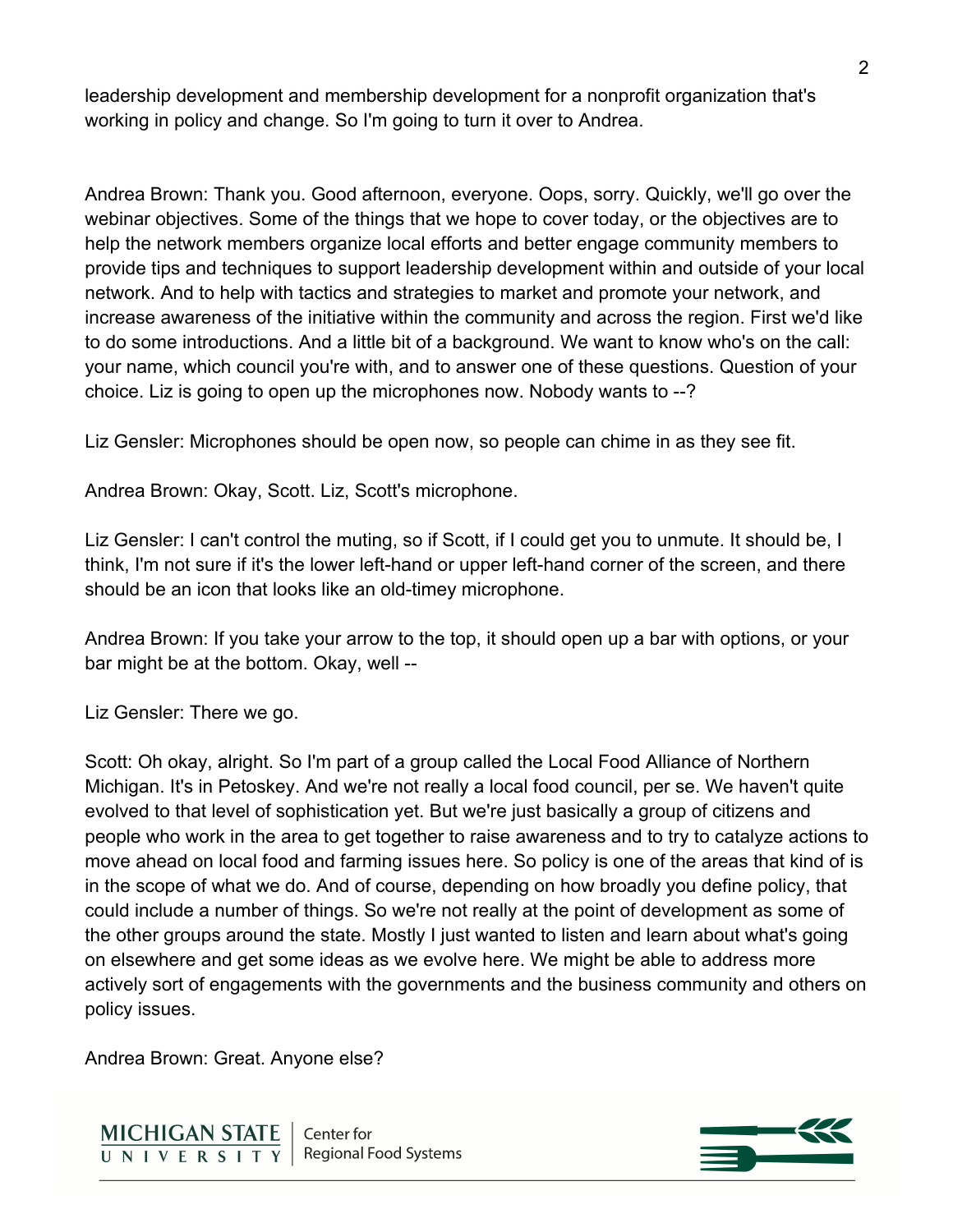Sharon Sheldon: Hi, this is Sharon Sheldon, can you hear me?

Andrea Brown: We can.

Sharon Sheldon: Okay, good. So I don't have a little picture coming up, but that's okay. I'm from the Washtenaw Food Policy Council. And I guess one of our big, top priority for last year and going into this year is to continue to try to engage a broad cross-section of the community in the work of the Food Policy Council, so continuing to build awareness of the Food Policy Council, and to get volunteers from different municipalities across the county to participate in some of our policy action teams and/or just start to explore a little bit more, like our website, sign up for the listserv. So I think we're continuing to just try to spread the word, build awareness, communicate our policy agenda. And so I guess maybe communications and awareness and building membership are our sort of trifecta of one broad goal that we're really trying to continue to work toward.

Andrea Brown: Well great, because that's exactly what we're talking about today. So, fantastic! Is there anyone else on the line?

Laura Goddeeris: Can you all hear me? This is Laura.

Andrea Brown: We can! Hi, Laura.

Laura Goddeeris: Hi! So I'm Laura Goddeeris. I'm also with the Center for Regional Food Systems, not directly working with any local council. But as many of you know, I do research and outreach related to food systems planning and policy, particularly in the area of building local government capacity. So I'm interested in staying connected to this network and kind of thinking about how some of our partners in that more nationally focused outreach and research might be kind of brought in to build capacity here within our state. So that could be groups, you know, one in particular that keeps coming up is - I'm on the advisory committee for the Food Policy Networks Project out of the Center for a Livable Future at Johns Hopkins. So there may be some opportunities there to partner on training or other activities, so I'm mainly here to listen.

Andrea Brown: Great! Nice to see you, Laura. Anyone else on the line? Okay, a small but mighty group today.

Andrea Brown: Alright. We have a number of questions that we'll be pausing to ask throughout the webinar. These are those questions. There will be an icon that alerts you to these questions coming up, and you may be asked to respond to a quick online survey that will pop up on the screen. Or alternatively, we may open up the microphones for a conversation so that

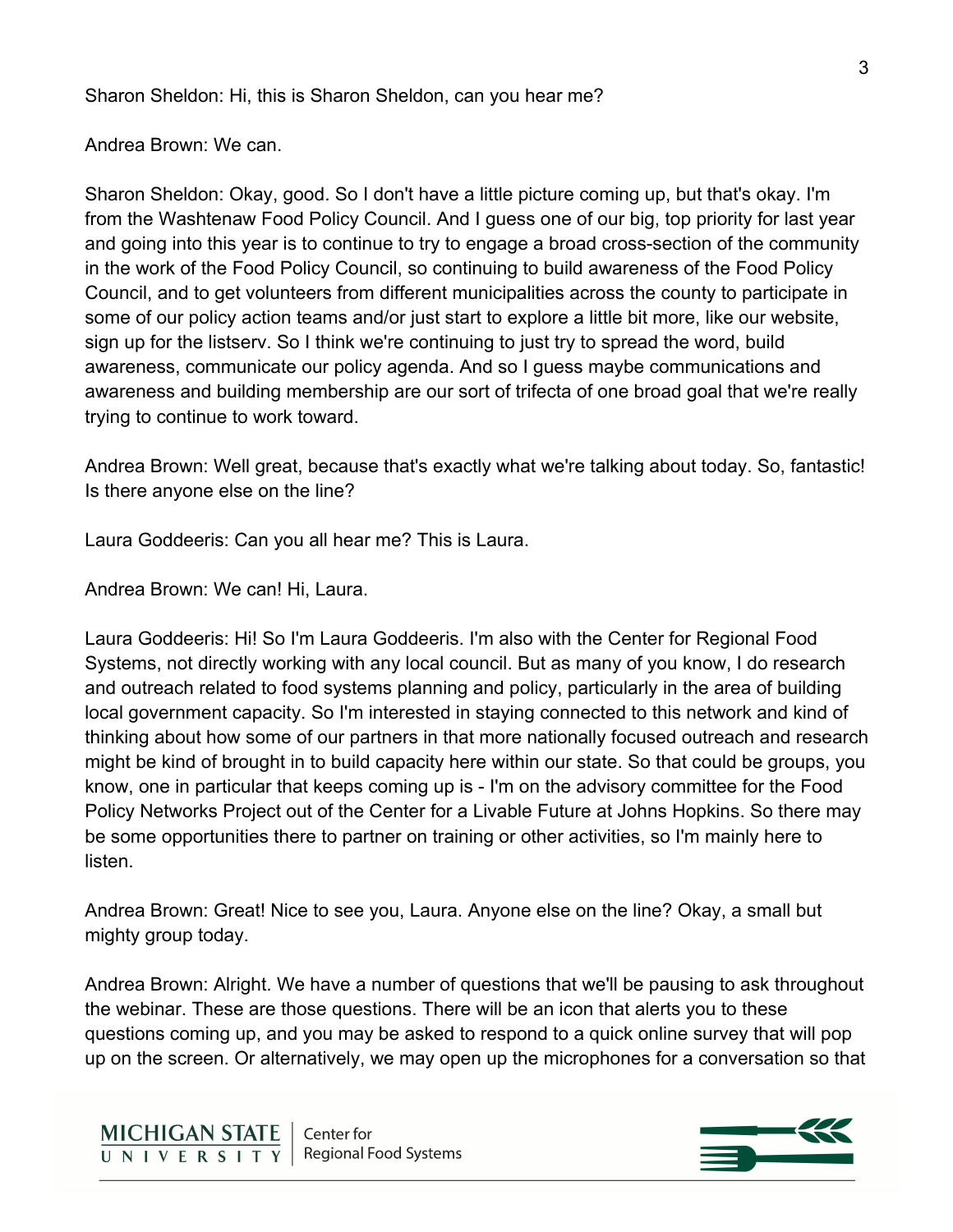we can all, so that we all can learn together. So Michigan local food councils are locally focused. They are usually focused on a city or on a village, a county, or a region with some issues reaching up to the state. And to a lesser degree to the federal level. But what this means is that the primary audience for your council activities is local. And so we're going to be focusing a lot of our information today on how to, how to connect with those local audiences, and then how to create local leaders. A food council's greatest value is as a source of information for the policy-makers in government, and we're going to be talking quite a bit about this as well in terms of government really being one of your strongest allies in terms of advancing policies, rules, regulations, and programs that can have community-wide impact.

A council can help government agencies see how their actions affect the food system. Food, in many ways, is a fairly new topic for local governments, and some are more advanced and sophisticated than others in their understanding about their role as policymakers around food. But it is an area where there is a lot of opportunity for councils to influence those policies. The council can be a bridge between the public and private sectors on food issues. You can be a primary source of food education for residents and business owners. And possibly most importantly, you can foster communication and civic action at the grassroots level. So I did a little bit of reconnaissance before putting this program together, looking sort of across all of the local food policy councils in the state to see how many had strategic plans or work plans and what those look like. And many councils do have strategic plans or work plans. Some of the common elements in these plans include a vision statement which is a great opportunity to outreach to a large, deep, and wide cross-section of stakeholders, interested citizens and businesses across your community to help develop that vision.

A mission statement, what you exist for, goals and objectives, and strategies and actions -- a really important aspect of the work plan or strategic plan that really specifies exactly how you want to get to what your vision, what your vision says. The strategies and actions include things like how are you building and strengthening your local council? Are you grooming your leaders? What do you want to do? What projects and initiatives? How are you making it meaningful to the stakeholders and participants that you hope to engage with? And how do you give these interested entities something to do? So we'll pause here and do a quick survey of our members. Does your council or your group, in Scott's case, have a work plan or a strategic plan? If not, are you working on one? DO you wish to work on one? Should this be popping up?

Liz Gensler: It should be popping up.

Andrea Brown: Is something popping up?

Scott: It popped up on my screen, but there was a thing that said hosts and panelists can't

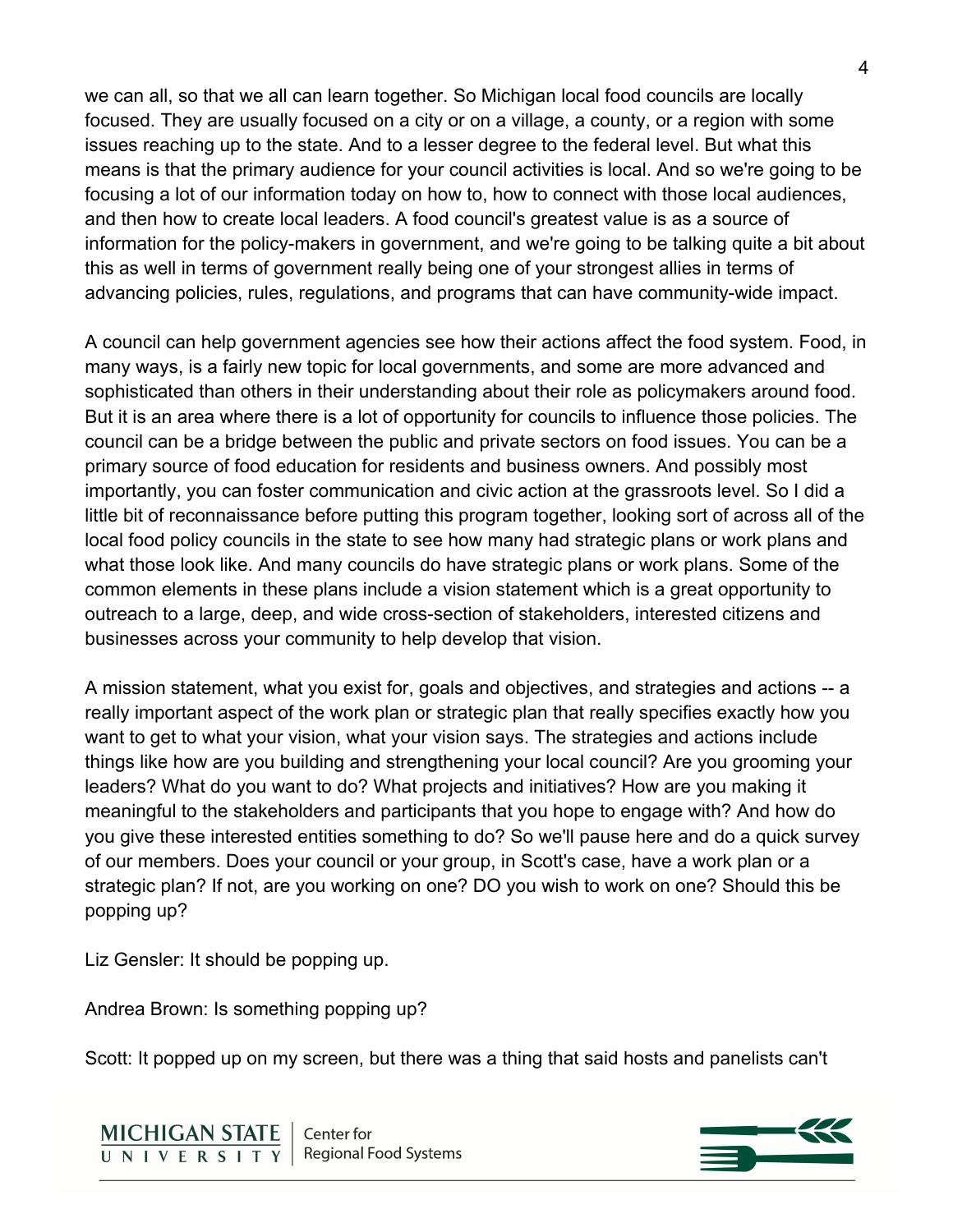vote. So I think you've made us panelists, so we may not be able to vote on here.

Liz Gensler: Yes that is true. I could demute you all.

Andrea Brown: Well, Scott, since we have you on microphone, you talked a little about this in your introduction.

Scott: We have, a couple of years ago, identified a number of priorities to work on. It's certainly well short of a strategic plan. It may not even be a work plan. We've had from time to time various working groups on different topics, and we've talked again last year about maybe revisiting the mission and some of our objectives and the role of the organization. As I mentioned, it's really not a formal entity, as such. We have not incorporated. It's not a 501c3 or anything like that. So we've talked about maybe revisiting that. One of the things we're trying to do right now probably the sort of key priority is to raise funding to recruit a paid staff person because it is an all-volunteer army at the moment. And so we've been working with the groundwork center in Traverse City on a project that's hopefully will result in us having a full time coordinator or facilitator for our activities here later this year. And if that happens, then I think we can begin to move ahead with a lot of these other sort of planning and -- a more strategic focus to the work that we're doing.

Andrea Brown: Great, thank you. And I know Washtenaw does because I excerpted some of the goals and objectives that you'll see later in the presentation.

Sharon Sheldon: Yes, we do. We have -- well, we have a work plan. We have a policy agenda, but we also have [inaudible] the policy action teams have taken their policy priorities and developed what we call the "workbooks" for each of them. So like, how to go about globalizing one or more policy priorities.

Andrea Brown: Anyone else? Alright, thank you. So the purpose of a work plan or a strategic plan is to provide that common vision, to give direction to new and existing leaders. Really important for that because we do have quite a bit of turnover in our councils and the boards and the individuals that are leading the local efforts. It helps with best using limited resources, providing a strategic focus, being ready for emerging opportunities, capacity building, providing that groundwork for seeking grants or sponsorships, or even pro bono or in kind contributions and supports that may come from within your council. So some of the elements of a work or strategic plan are the inventory and local scans, stakeholder engagement, this visioning, and goals, objectives, and strategies. So the inventory and local scan, this is something really common to community master plans, and there are a lot of parallels between the work that the food councils are doing and the work the local government do when they're putting together master plans. The first thing you want to do is identify what your geographic boundaries are,

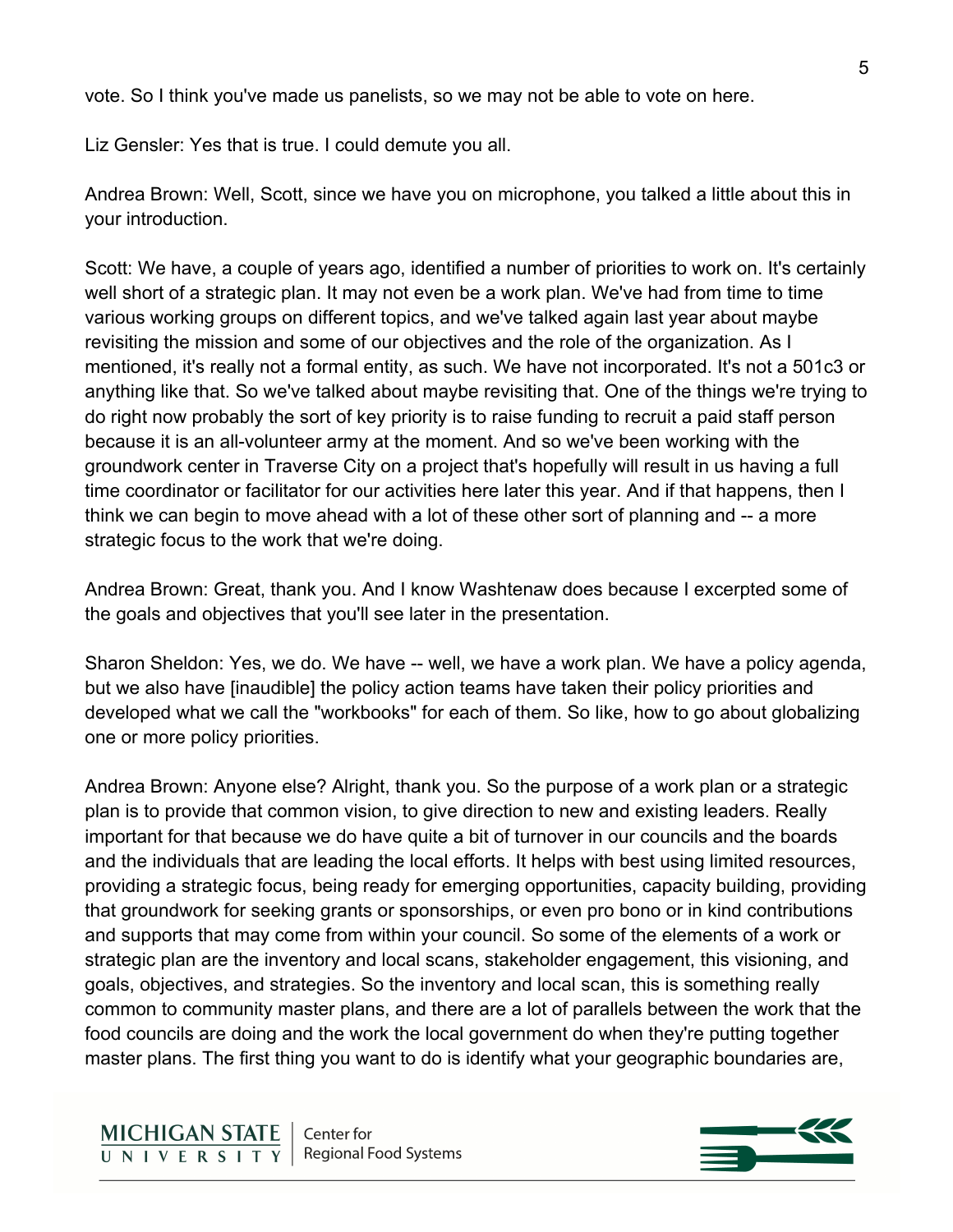although you don't want to necessarily limit your vision to just within those geographic boundaries. I'll talk about that in just a second. An inventory or asset mapping of all of the foodrelated entities that are in your region so that you can know how those connections are made from the farms to the markets to the processors to the consumers to the distributors. Your geographic area may or may not include all of these. You might not have food processors or food distribution centers in your geographic boundaries, which is why you want to look a little bit further out and identify them just to make a sort of the broadest level of connection that you can. Developing, maintaining and building that comprehensive stakeholder list. That should be starting at the inventory stage and continuing throughout any of the work you do. You can use student interns to conduct that inventory or assessment. And then doing a community food assessment which really describes your local food system. Here's a graphic that we've all seen -- similar graphics. This was a good one because it went into a little bit more detail than others. But those of you who are working in food systems, you know we're looking at how and where the food is grown, where it's processed, how it's distributed, food consumption, and what happens to the waste when it's created by the other four processes. So asking the question now: Have you inventoried your local food system? Liz, are we able to poll, or should we just open the microphones? What do you think?

Liz Gensler: Maybe we can just open the mics.

Andrea Brown: Yep! Agreed.

Scott: So we've done a few surveys, and they've certainly been well shy of inventorying the local food system. We've done a couple of things. There was a, kind of a portrait of farming and farmers within Emmett County, which is one of the sort of two counties of the center of our [inaudible]. We've done an analysis using some of the data from that [inaudible]. [Inaudible] friends over the last 30 years. We have talked about [inaudible] and how well it's utilized and other opportunities to use it more efficiently and effectively. But that is still something that we haven't been able to do. So I guess the short answer to the question is no, although we've begun to pull together bits and pieces of a few into the local food system. We've also had several presentations by Wendy Wieland [assumed spelling] from MSU Extension, and others looking at the overall food system and giving some presentations to different audiences on food systems and how they all relate to each other. But we don't yet [inaudible] detailed information on what our, the system in our sort of food shed area looks like.

Sharon Sheldon: Excuse me. That was [inaudible]. Having a coughing jag. We haven't actually done a full inventory on the local food system in any way, shape, or form because we're sort of organized by these topics related to our policy action teams. Each of those groups have served an inventory of that section. So for example, the healthy food access group has a really good handle where organizations are serving low-income individuals and where there are gaps

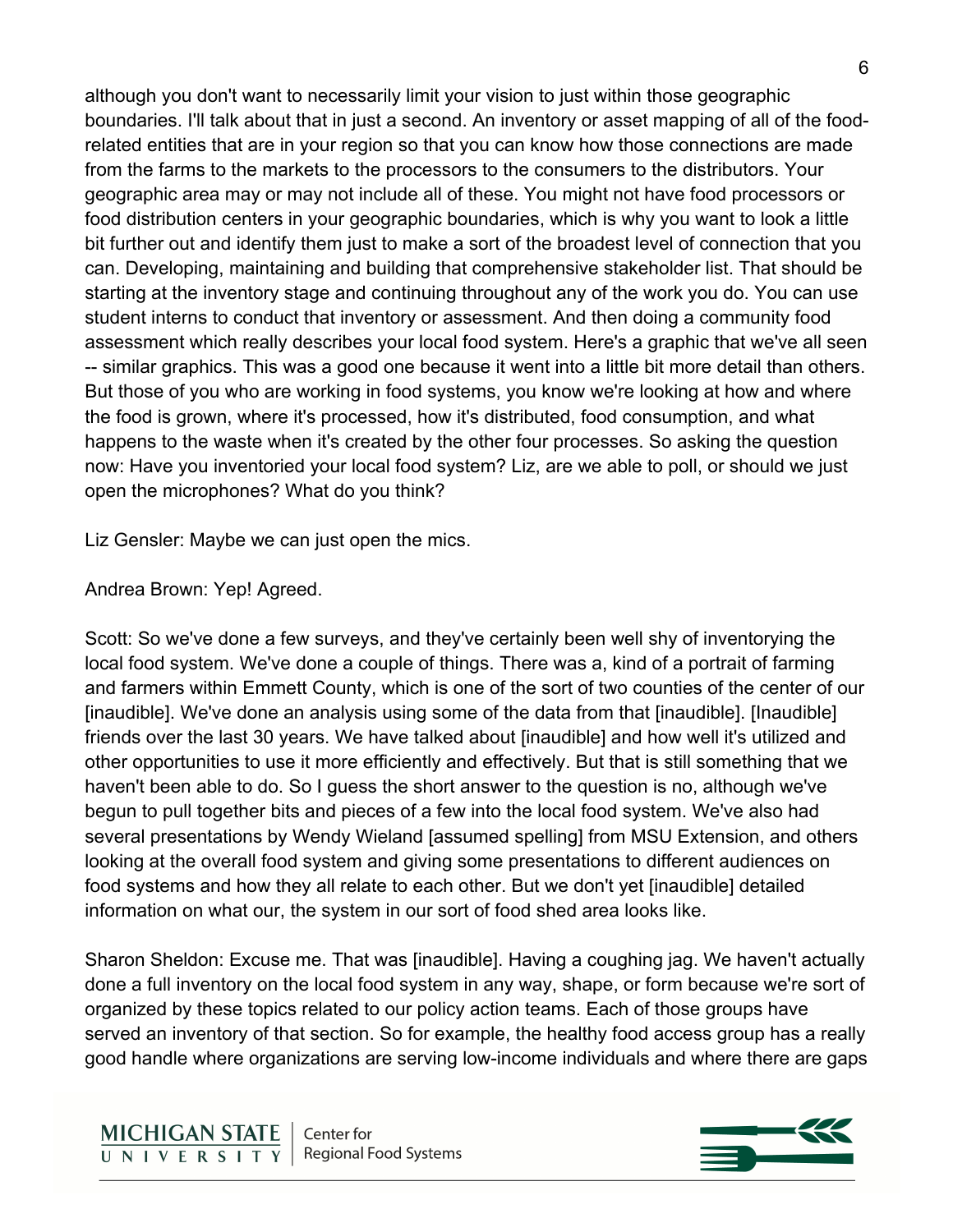in the community. So I'd say it's been done not as a full council level, but more at the policy action team level.

Andrea Brown: Yeah, and this is an area where you can often go -- I know Washtenaw County is countywide, and you don't technically have a planning department there, but you do have a lot of great planners who are working for the county. Understand planning. And I'll talk about this a little bit more later, too, but local government planners really can be one of your greatest assets in helping you put together some of these inventories as you're looking at advocating to those local governments to include food in the local masterplans or the county plan in your case.

## Sharon Sheldon: Right.

Laura Goddeeris: So Andrea, I'm looking at the virtual raise the hand, but if I can just jump in here really quickly, it came to me that I'm not sure how many of you are aware of this. But so one of the projects that I've been involved with for several years is a national survey of local governments related to the presence of -- their awareness of the presence of food-related policies and plans and programs. And we just last year completed a second round of the survey. So it's distributed to local government and county managers, so it's just typically one person completing the survey, so they're -- it's why I threw in the word "awareness" because they may not fully appreciate all the things that their staffs are engaged in. But I shared some very preliminary results with our staff here a few weeks ago, and we're very much in the thick of analyzing them. But I realized that it might be interesting to pull out a couple of nuggets about what we found with our Michigan results. I know there's not a large audience on this webinar, but maybe it can go in the notes and we can revisit in a future conversation.

But Michigan actually had the most responses out of any state this year. About 200 communities responded, so even more than, like, California. But I was very excited to see that number, but then as you drill down to the individual responses to the questions, Michigan seems to be kind of, at least from the perspective of these local government managers, kind of lagging behind in what they're actually doing. So on this specific question about food assessment or inventories, that was basically a question that we asked on the survey, and I'm just reading across here. So out of about close to 200 managers who responded, only one indicated that their local government staff had been, had been on a -- had conducted such an assessment. And then just only an additional six communities had worked with external partners or consultants on that. So this does seem like, just to your point about working with a county, an area where maybe we need to raise some awareness about the capacity that's there, and the interest at the community or council level.

Andrea Brown: Yeah, exactly. What I would think a primary role of the councils would be is to

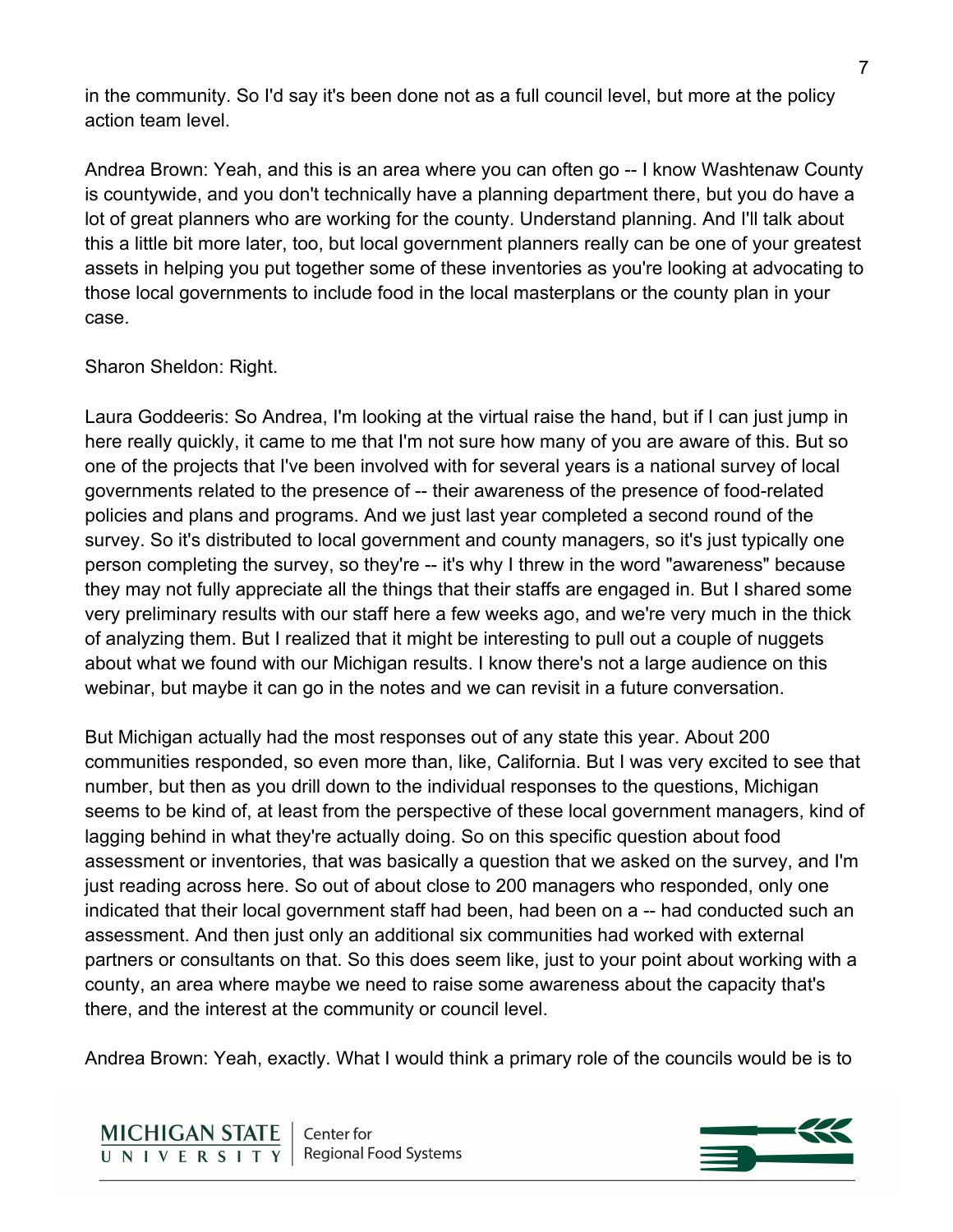educate local government about the need to up their game, including food systems in their planning process. And it wouldn't be that difficult for them to do, particularly if they're already doing the land use analysis. They might be already identifying the arable land. They might be saying, "We need to protect these lands because they're best for agriculture. Don't put another mire on them, right?" But it really, it takes advocates like those that are involved with this council to really be the conduits for that message to local government, if it's something that local government doesn't see the value in yet. That's where that advocacy becomes very important, I think.

Laura Goddeeris: Yeah, and also the regional planning commissions as well seem to be under tapped, let's say.

Andrea Brown: Yeah, and regional planning commissions have -- well and we can also make the economic, the economic argument, I think, for food at the regional level as we're looking at the governor's Regional Prosperity Initiative, and things like that. So there's a lot of ways to get the message to various types of government. Thanks for bringing that up, Laura.

### Laura Goddeeris: Sure!

Andrea Brown: Okay, so inventory and investigation. We're looking at what we have on the ground and doing that, that asset mapping and making those connections. Stakeholder engagement and outreach is another area that is just ripe for the food councils to integrate into the work that they are doing. Some of the initial questions that I think are important for you to ask yourselves are who do you serve? Who is it that's going to benefit from the policies that are coming out of your council, and your vision, and your work plans? And how do you serve them? What do you want from them, not just what can you provide to these stakeholders and constituents? But what can they provide to you? How do they add fullness to your council and its policies? What strengths and gifts do they bring to your initiative that are often hidden? It takes a little bit of work sometimes to discover how these, how certain, not natural allies might become really good allies. And how do you include them in meaningful ways that add value to the council and provide a personal, professional satisfaction to the volunteer or the stakeholder or the contributor?

But these are all questions that the food council should be asking themselves before they really begin or as they are doing their, doing their, doing their outreach. So who are the stakeholders? So your plan is going to identify key stakeholders, and you should brainstorm your list of who these folks are that need to be at the table. Those that are natural, and those that aren't normally at the table that would benefit from the policies that you're looking to advance. You want to include people in the community who represent a diverse range of groups or organization. Again, both food advocates and others who can make change and

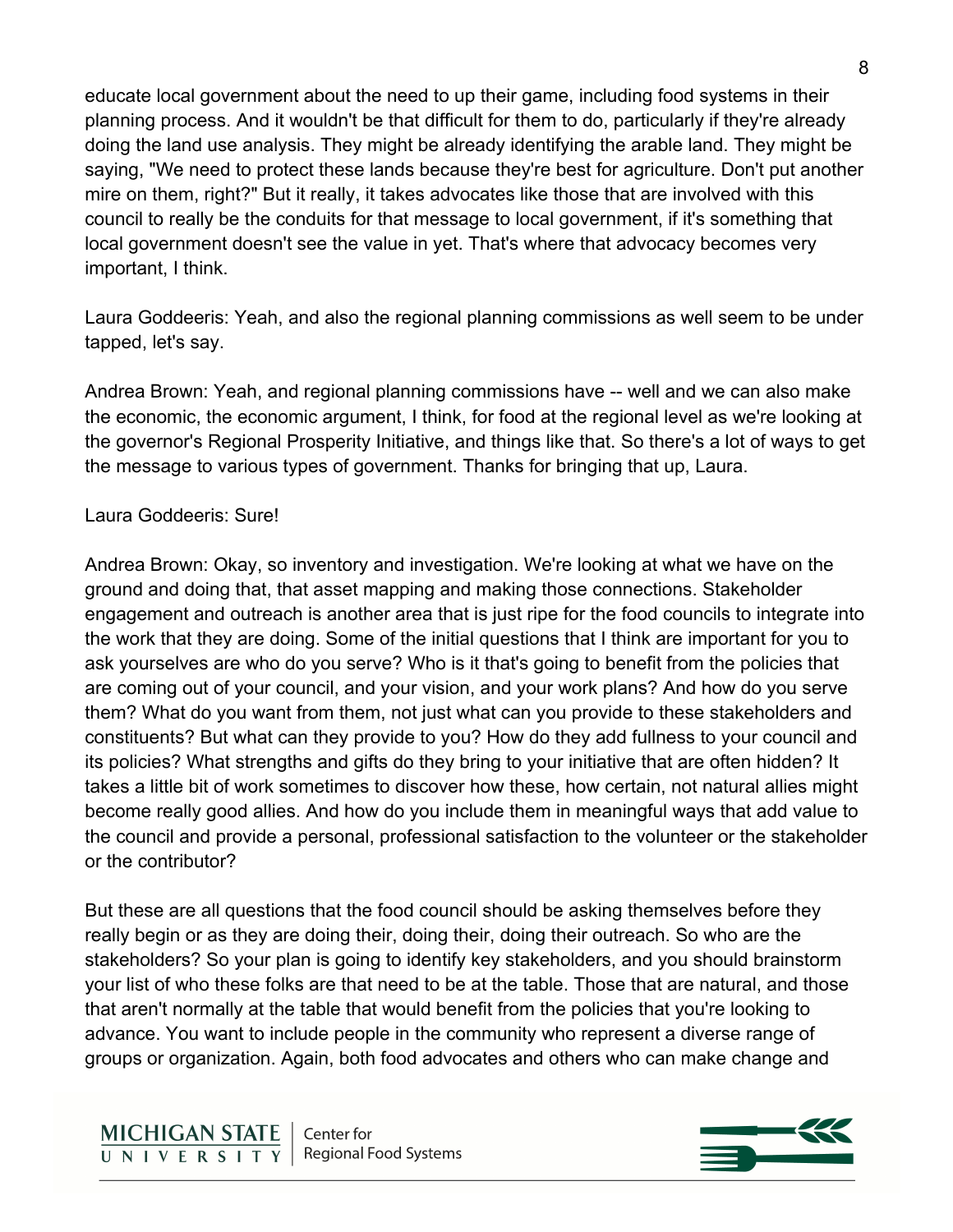make a difference in your processes. And identify and include hard-to-reach and vulnerable populations. I know our organization, Michigan Association of Planning, has really been stressing social equity, and I know there have been a lot of conversations in the food industry, all levels of the food industry about food equity, food access, things like that. So how do we reach some of these hard-to-reach populations? It's something that planners struggle with all of the time. And these can include cultural barriers, racial barriers, and socioeconomic constraints. It often means we need to -- we can't just put out an invite and expect folks to come to our event or to participate in our policy meetings. We usually have to work pretty hard to get these, to get these folks at the table. Often it means going to them. Often it means messaging things a little bit differently than we might message to people who already do understand what the issues are, and how to, how to engage. So there's a lot of folks out there that we can outreach and engage with that are -- we know these folks. Farmers, market vendors, grocery stores, convenience stores, health departments, financial institutions, major employers, local government. And these are kind of the low-hanging fruit that we're already reaching out to, that are already probably part of our local, our local food council. But local government, again, getting back to that because I think that community planners, of course I run this professional association for community planners, but I also recognize the value that a community planner really can bring to these local food efforts. But there are others, there are other governmental entities, too, that can be engaged and that can really add strength to your local advocacy and policy efforts. But the local governments and the departments in them are the ones that make the policies. They write the codes. The master plan is a policy. If we're not including a vision for food in our master plan, it really may not be perceived as being important by the local leaders.

So how do you get to city council or county commissions and let them know that you have a food council, and that these policies are important, and that here are things that they can do? Planning commissions, zoning boards, school districts. Again, looking at more and more school districts that are buying their food and sourcing it locally. How can you help advocate for that? Planning and transportation departments. Again, you know, make friends with your local planner. Because they -- the light bulb may not have gone off for them yet, and you may be able to influence the work that a community planner does and its master planning. Or zoning regulations, you know? As we're looking at coop houses or chicken coops. A lot of communities have barriers and restrictions on the types of things that would allow a community garden to thrive. And a lot of communities aren't allowing them. So advocating on that level. Parks and recs, farmers market managers, and market governing boards, just a lot of ways to get into local government. So another question: Have you developed a relationship with your local county or regional government?

Sharon Sheldon: Well, I can start out on that. This is Sharon from Washtenaw County. We're

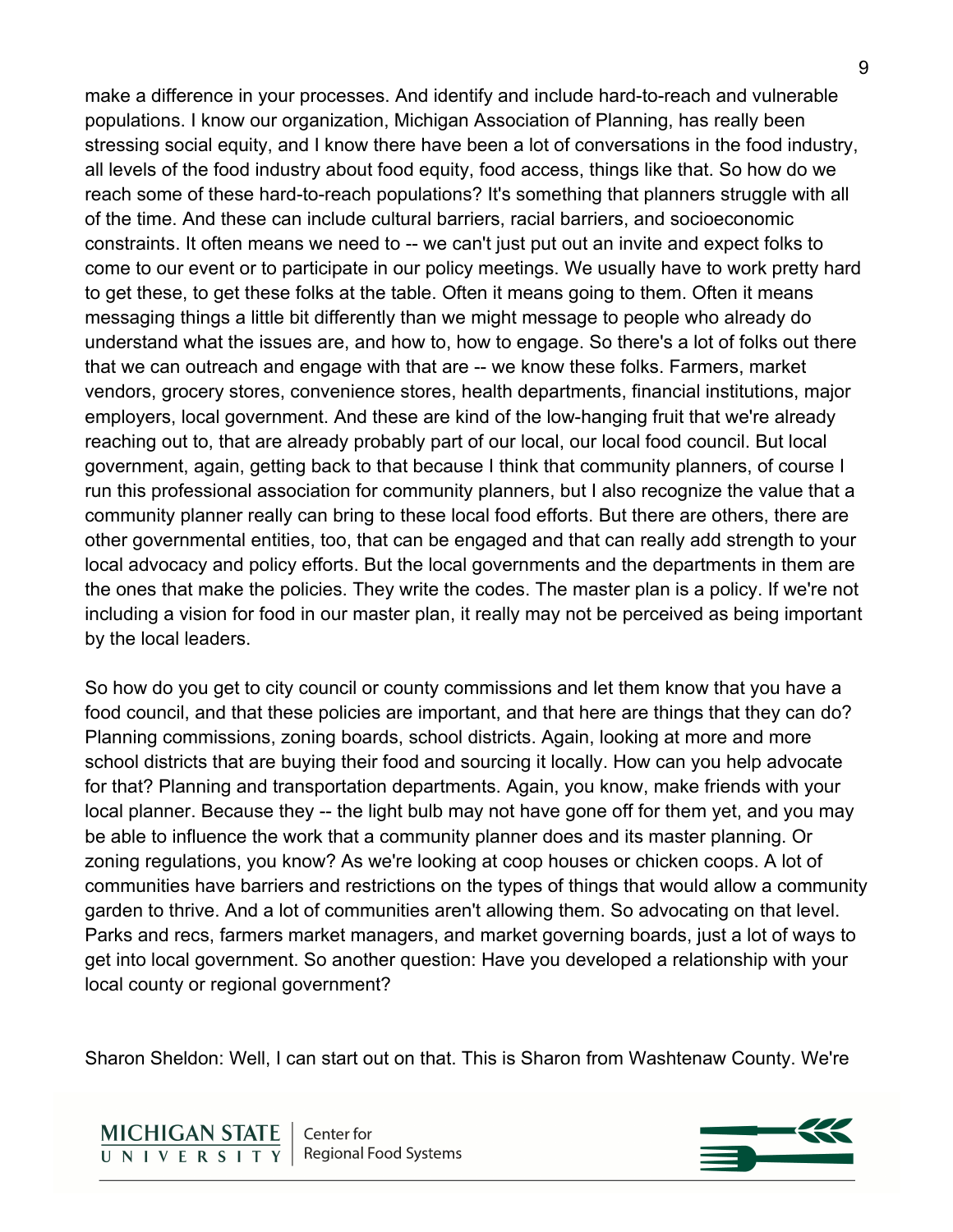actually a volunteer commission, or volunteer council of our board of commissioners. So we have a formal relationship. We have a board of commissioners' member as one of our 15 member seat council. So there's regular reports, maybe a couple times a year that go up to the board of commissioners. And yes, so there's a really nice dialogue and engagement there. And we, you know, if we wanted, we could have a working session with the board of commissioners around some specific policy agenda item. But yeah, so we're very connected.

## Andrea Brown: Great!

Scott: So it probably goes without saying that we do not yet. We kind of are thinking we're developing a pretty good relationship with the business community largely centered around the regional chamber of commerce here and have cosponsored a number of events with them and have participated in -- you know, they do an annual State of the Community event. And so we have gotten agriculture and food and farming into that discussion as well. But we haven't really developed a relationship with local governments in our area yet.

Andrea Brown: Yeah, the region up there, Networks Northwest, are yeah, just very -- a very responsive regional, regional organization

Scott: Right.

Andrea Brown: Anyone else?

Andrea Brown: So there are endless stakeholder possibilities. Most of the entities listed here you've probably already reached out to, but if not, there may be some additional partners that you can engage in your local efforts that are listed here. And so ensuring that all levels of food experts and stakeholders are engaged at every turn and in lots of different ways, if you have the capacity to do that. So another question: What agency or organization is your most unexpected ally? Is there somebody unusual that you didn't really expect to step up to the plate and have these conversations with you, or who are you involved with who is possibly missing from the last couple of lists that showed on the screen?

Sharon Sheldon: Well, I can say I don't think we have -- it's been challenging getting faithbased organizations connected in. We actually have a specific seat for faith-based organizations, and we had a representative for a couple of years: Inter-faith Council for Peace and Justice, which was a great fit because again, it represented a lot of faith-based organizations. But the person changed -- they were moving to a different community, so they had to step away. So we've had more of a challenge on finding faith-based organization. That's one. And we don't have any, any business leaders. We're trying right now very hard to get someone from labor to join because we feel like that would be a real asset to us, to

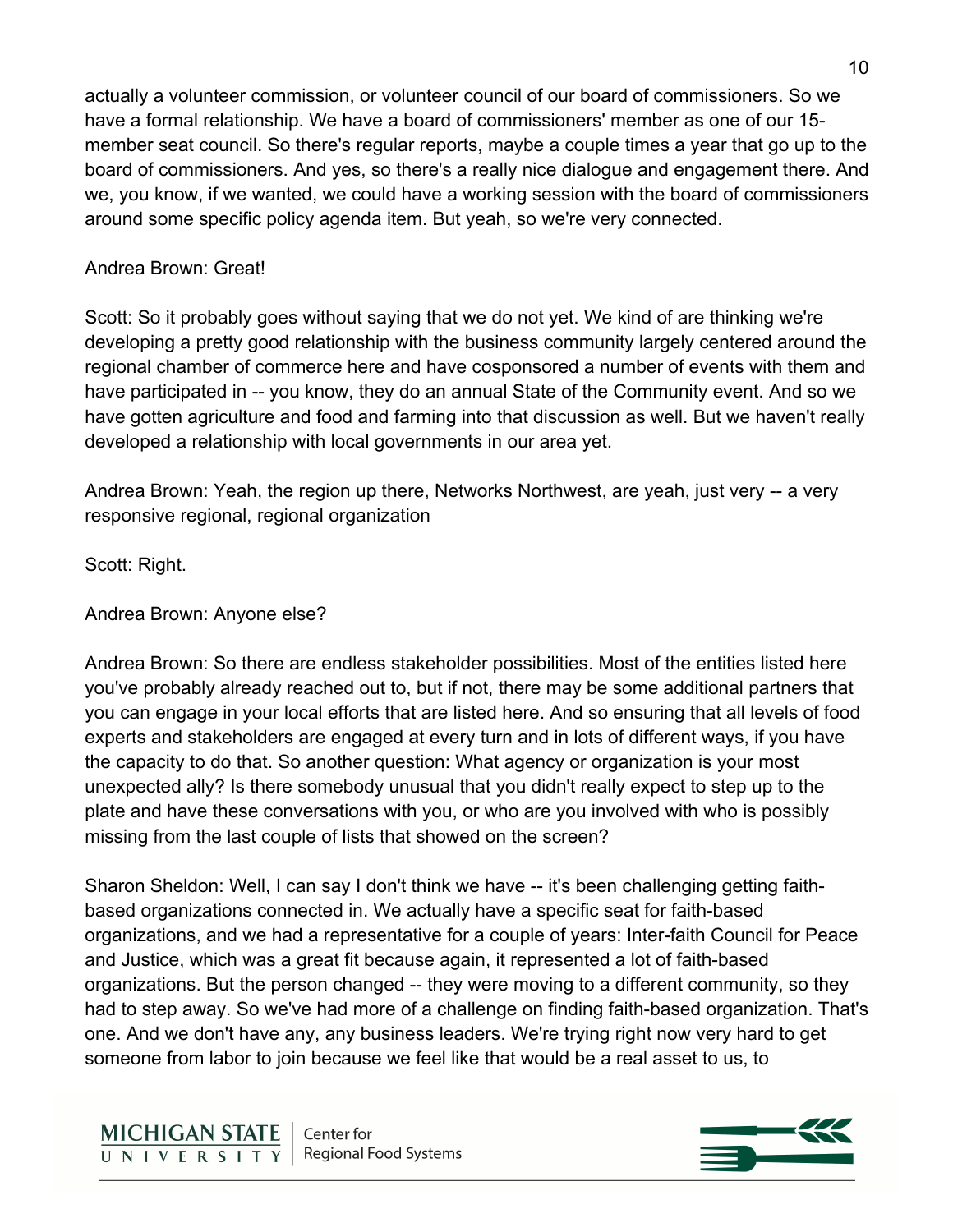understand. And some are more the rural, rural farming community. So that's -- keeping these seats filled is sort of a part-time job. That can be challenging because I think people are -- we like the idea of being connected to the organization, but you know, things change, you know? They're, they're -- Maybe it isn't as high of a priority for them as we would like it to be when they first start. We do ask people for a two-year commitment if they actually have a seat on the Food Policy Council. Sometimes people have to step away before that time is over, so.

Andrea Brown: Any unexpected alliances?

Sharon Sheldon: I'm trying to think, unexpected.

Andrea Brown: Pipe in later if it comes to you.

Sharon Sheldon: Yeah, no. I think we've been really mindful of the people that we've tried to recruit. And like you've mentioned before, Andrea, we don't have a planning department in Washtenaw County anymore. So you know, we'd like to have one. I know that Megan's stayed connected to one of our policy action teams. But we'd like to have more specific connections to various planners around the county. So I know that that's always a goal. So it would be nice to have a planner at the table all the time, and on the Food Policy Council.

Andrea Brown: Alright, great. Thank you. So part of your work plan or strategic plan should include a stakeholder engagement plan that identifies who those key stakeholders are. Including those not at the table. And the plan should describe the public outreach methods you plan to use, and the appropriate venues for each of those, for each of those methods. And we're going to talk a little about methods right now. This is a great little handout that we discovered from the P-3 guide, Public Participation Policy, yeah. I forget the name of the organization. And I took out their icon, I realized, as I placed this here. But what we use this and some of our other -- Megan Minock actually was hired by MAP a couple of years ago to develop a community engagement workshop for us that we run pretty regularly. And you may have actually sourced this for me. Thank you, Megan.

We use this all the time now because it really lays out in a beautiful way -- we'll make this available for you online with the resources after the webinar. But it really, it asks in five different categories what it is you want to get from the engagement that you are doing with your stakeholders. Do you just want to inform them, educate them about a certain topic? You are just pushing information out. In that case, you are making a promise to the public which is, "We will keep you informed," and then there's a handful of techniques that correspond with that. And then you go all the way to the other end of the spectrum here which is empower, which is we want to actually provide you with the opportunity to influence the policy that's happening. And everything in between. You might be just consulting them, involving them,

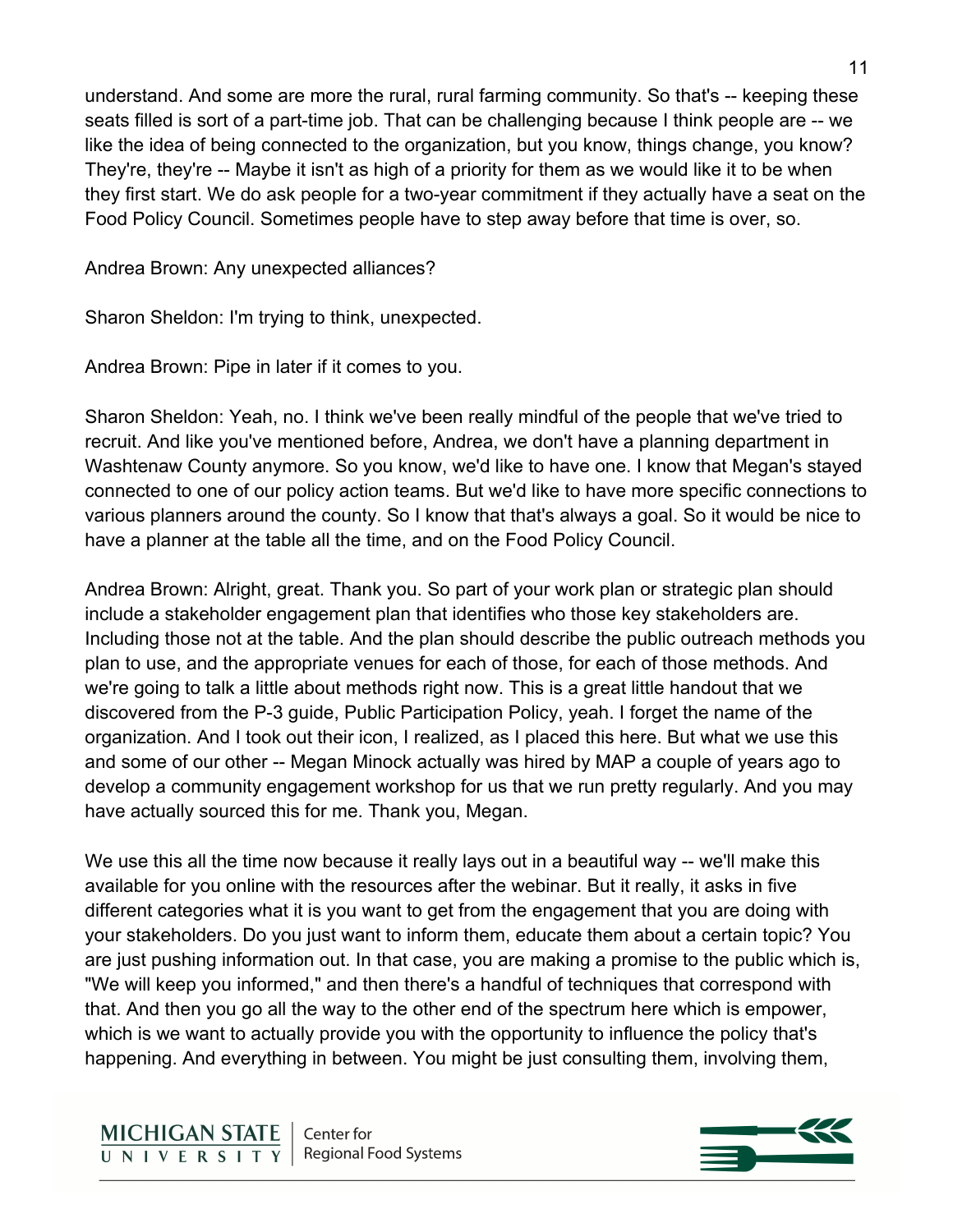collaborating with them, and then there's a different, a different set of promises, and a different set of techniques that you're going to use for each of them. They're all appropriate, and they can all be applied in different, in different situations. Just again, depending on what it is, what your local food council wants to learn. Sometimes pushing the information out is exactly what you need. Sometimes really engaging those stakeholders and empowering them to message your message is the direction you want to go. I don't have my glasses on. Megan has looked this up for me. It's the International Association for Public Participation. And they have tons of great resources online, too. We can get that link for you, along with the rest of the resources that we'll provide after the webinar.

So community engagement, again you want to build a "friends of local food contact list," and you want that to be a big list. And there are a lot of ways to develop, to develop, to develop that list. Every time you have an event, you want to provide a sign-in sheet, and you want to ask for emails and phone numbers. Of course organizational information, too. But you want to build on that at every event. You want to put it out there every time, and then you want to go back and [inaudible] those lists so that you are just building and building and building that email contact list in particular. You might want to add fields to that sign-in sheet, a column for "I want to volunteer," for example. Or alternatively, you might want to create a very simple volunteer application form. One of the most valuable things about a local food council is again, as I said at the very beginning of the presentation, this is a local initiative, and you are really touching people at the local level, and people want to help. People really do want to become involved. Food is becoming more and more important.

But if you put that field in there, "Yes, I want to volunteer," or you create an application form, you must follow up. Never put something out there that you can't follow up on. And you need to find a place to plug anyone in who wants to be, who wants to be plugged in. So that might just be some brainstorming at the council level to say, "What do we need help with? What kinds of things can we task potential volunteers with?" Your food council webpage ought to have a Join button. I think Washtenaw's does when I was looking at yours. Provide regular emails. These can be short but regular, just sending out information about what your food council is doing. Getting your messaging in front of this always-growing audience on a regular basis is important so that they know who you are and what you're doing, and that they're reminded of that not too often, but regularly. Sharing Twitter feeds and Facebook comments with a broader audience. And counting participants at every meeting, at every meeting, particularly bigger community meetings that you have. It's important to quantify the number of people that are participating and the types of groups that they are representing as you grow your councils. This type of information will be really valuable if you look for foundation funding or sponsorships. You can say, "Here are the number of people we're reaching. Here are the number of people that we've engaged with." Funders, pro bono sponsors, all kinds of folks like that. If you can tell them how many people you're reaching, that's very, that's very helpful if

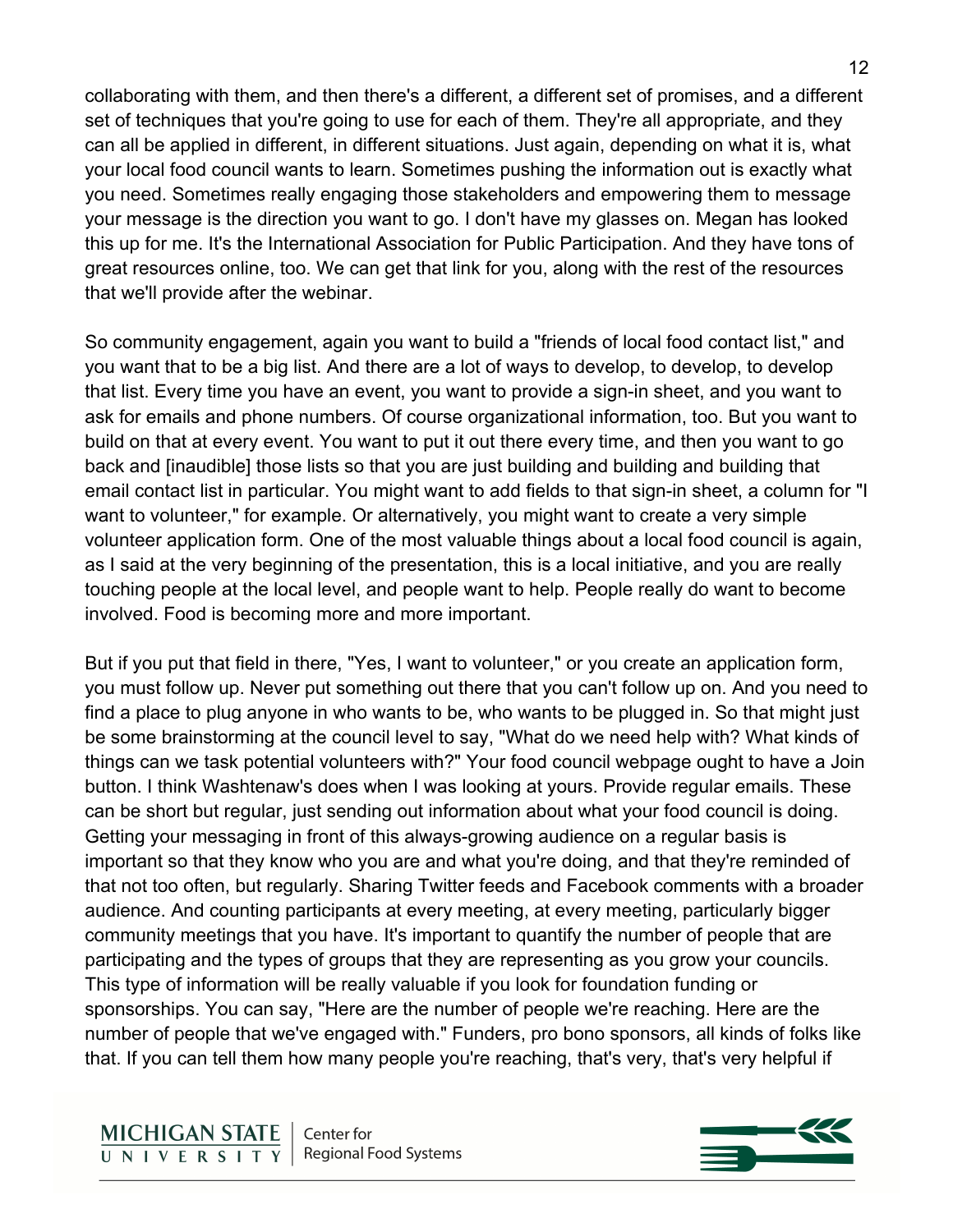you're asking for a sponsor for your next event. "We're going to have 300 people here. We have 250 at our last meeting." Even a dozen high-level local leaders at a meeting is a quantifiable number. What types of intentional outreach have you all used? Have you done any intentional outreach?

Sharon Sheldon: I'll start. This is Sharon. So we, once a year there's a local Food Summit here which just happened a couple weeks ago, so we always try to make sure we have a table, a presentation at that. We've done, we've tabled at a number of events that happen throughout the year on a regular basis. There's an Environmental Excellence Awards Fair. There's the mayor's Green Fair in Ann Arbor. So there's probably five or six events that are sort of regular that happen throughout the year that we try to make sure that we have a presence there. But the one thing we tried to do last summer with little bit of success -- we're going to do it more this year, is to get out to all the different farmers markets that happen in Washtenaw County and have some kind of a table, and really engage just people who shop there in a conversation about, "Did you know about the Food Policy Council? What are your, you know, what are you most interested in? Or what are the things that really going well in your community, or where are the gaps?" So we're going to try to have a couple of [inaudible] this summer and do some of that for us. We feel like that's a really good way to be able to just really hear from people in different of the farther reaches of the county, and get some immediate feedback on, you know, the things they care about related to the food system.

Andrea Brown: Excellent, and then you'll take your sign-up sheet too, so you can get a whole bunch of new email addresses.

Sharon Shelton: Right, right. So unfortunately, I'm going to need to get off the webinar now so I can head over to U of M for a presentation, so I'm sorry. But I have to leave early, but this has been interesting, and I will look forward to seeing any notes or handouts that you send out, and thanks for putting it together.

Andrea Brown: Thanks, Sharon.

Sharon Shelton: Okay, bye-bye.

Andrea Brown: Okay, so some of the outreach methods that can be used to connect to constituents include individual mailings, maybe a postcard asking for sign-up. Charrettes, a charrette is a local design process. We've seen charrettes used in a number of different instances at farmers markets. The Michigan Municipal League and the Michigan State Housing Development Authority, MSHDA, launched over the last three years as part of their placemaking initiative, a series of place-making grants to local governments. And ten out of the 15

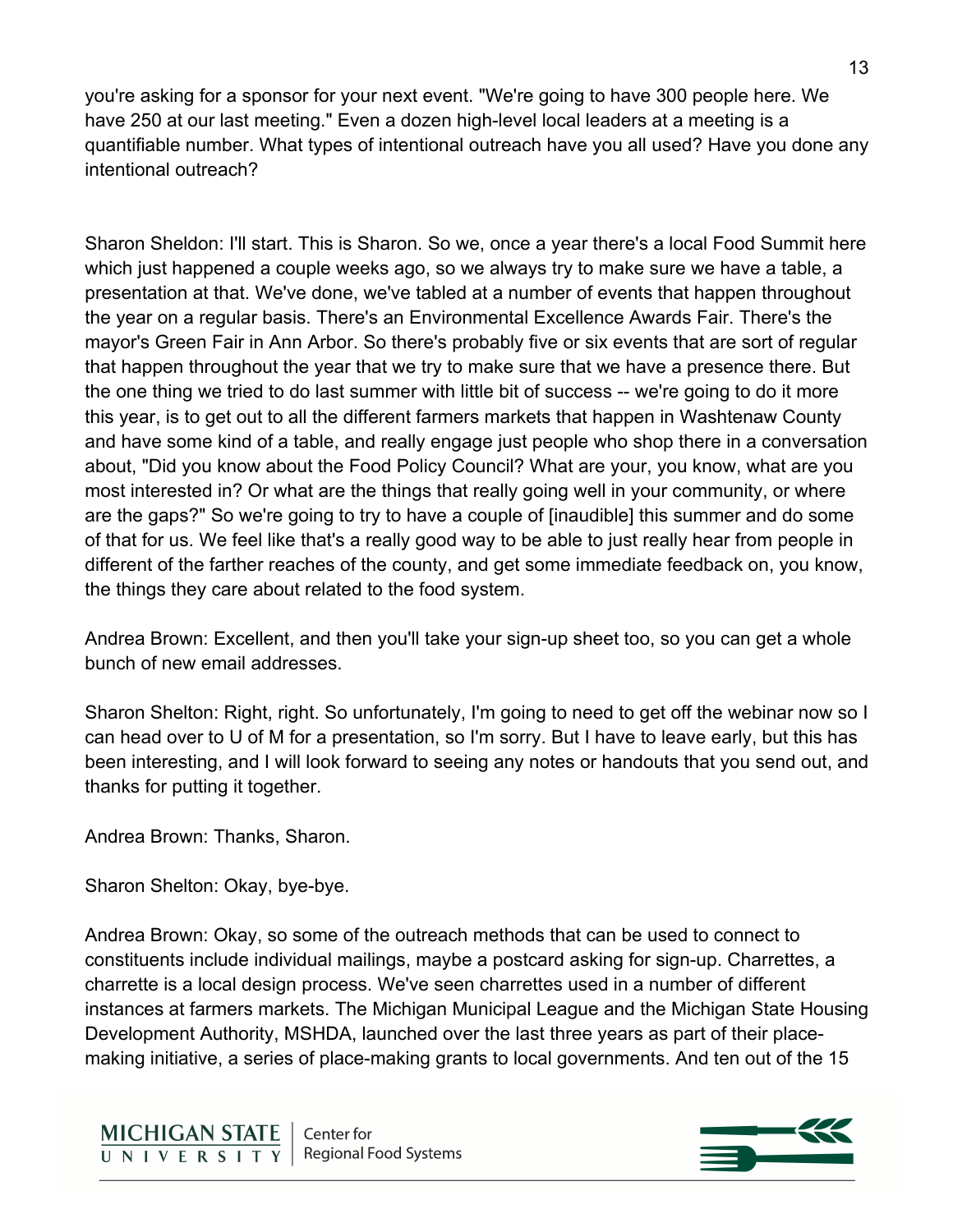proposals that came in for a place-making mini-grant were for farmers markets. Just very interesting that it was farmers markets that just kept coming in, but what a great way it is to engage this much broader community in looking at what the design elements are for a farmers market, for example. One-on-one interviews when you want to get detailed information. Sharon could do something like that at her booth at the farmers markets. Canvassing works is you're looking, for example, at starting a neighborhood, a community -- not a community farm, but a neighborhood -- What?

Liz Gensler: A neighborhood garden?

Andrea Brown: A neighborhood garden. Thank you! You know, polling the neighbors in the surrounding blocks to get a sense for just letting them know it's coming, letting them know they can, you know, sign up to get a plot, that sort of thing. Just a great way to get local food initiatives out there in a smaller, discreet area. Community workshops and events, the likes of which most of the councils are running. Focus groups, bringing in experts in a certain specific area where you want to learn more. Social networking, Facebook, Twitter. MAP has been really elevating the use of our Facebook page to great success recently. And asking your partners, for example, to share the posts that you post on your Facebook page so that you can increase your, you can increase your reach. Crowd sourcing, if you're looking at raising money and surveys. You know, with Survey Monkey and even the surveying -- it's not working today, but Zoom Surveying application here is just a, you know, just another example of a really great way to get information. Basic methods include those newsletters, again, just always collecting those email address so that you can push that information out. Post things on your website. Flyers about upcoming events. Posting at farmers markets, grocery stores, food pantry. Again, post card mailings. Boosting the Facebook. We just learned because we went to a social media training program, one of the MAPS staff did. How little it costs to boost your posts on Facebook. So if your council doesn't have a Facebook page, they should. And it's about \$5 to boost any given post, so really looking at what you might want to boost, and investing in that. We've been boosting more. And then Tweeting daily. I don't really Tweet, but young people like it. Which brings us then to the blue box at the bottom, and these millennial and "gen-cen" which is this group after the millennials, the "centennial" generation born around 2000, at the turn of the century. What are the approaches they want? We know from a planning perspective when we're doing master planning processes, it's not that easy to get young people out.

"What's in it for me," they always ask. And so how do we, how do we learn what the best methods to reach these millennia's and gen-cens are? Pinterest, texting, gaming. The city of Grand Rapids has an amazing game that they use for master planning. And I started thinking about this. This might be something that we could maybe create as part of this initiative to deliver to the councils, to deliver to your constituents to play to help elevate the knowledge and understanding about, about the council and the work that they're doing. So another question:

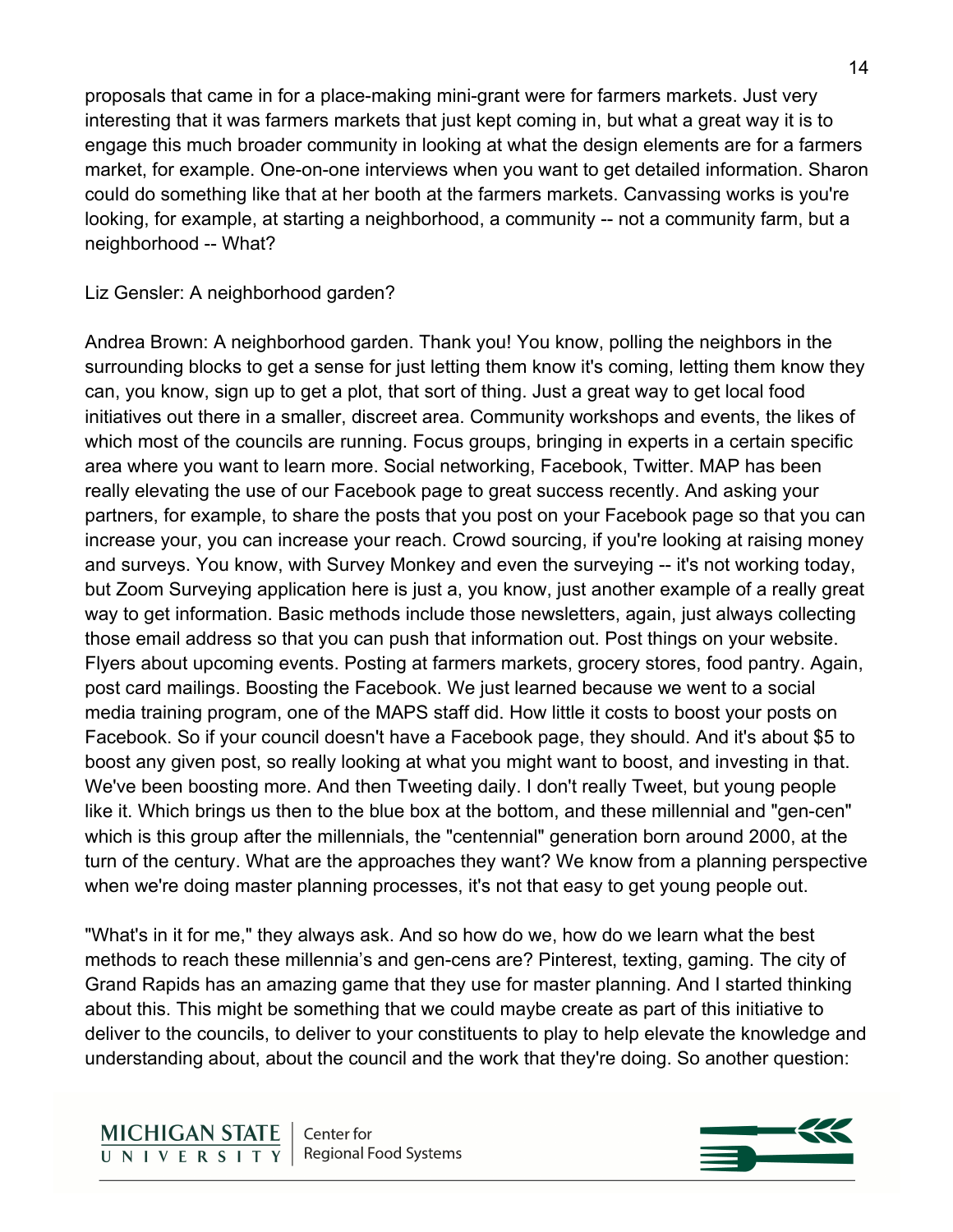#### Are you using social media? What type? Has it been effective?

Scott: So I may be the only one left here. The Food Alliance has a Facebook page and has used that moderately, nothing else really yet. There is, I mean there is an email list that has been developed over time. So going back to an earlier discussion about stakeholder outreach that now has, you know, several hundred names on it from people who have participated in various events that the Alliance has been associated with. Or have taken courses or participated in activities at the local community college related to local food and farming. So that is kind of a broadcast mechanism for a number of different things that are coming up. In terms of social media per se, pretty limited use of Facebook so far.

Andrea Brown: Yeah. We just found when we started using Facebook, we got so many more Likes on our Facebook page, and so many more organizations started pushing our information out to their whole organization. It's just been this really odd empowerment through Facebook. So media, media relations is another area that the councils can focus on. Making friends with your local media is really important, particularly in the smaller markets. But introducing yourself, your council, your priorities. Picking up the phone, calling the radio station, Michigan Public Radio, the newspaper if there is one. M-live, if they still have, if they still have an operation in your region. Phoning them up, letting them know who you are and what you do. Offering to write an article for the local paper. We've found that in some of the smaller markets, they're hungry for articles, and they will take what you write and edit it and run it. They don't have -- nobody has as many reporters as they used to, and they're grateful for contributions like that. How do we help the media understand the value of local food systems and enlist their empathy and help? And doing this on the front end, so really making friends with the media so that when you really do want them to promote your event, or there is a damaging bill in the state legislature, they're informed about food, they know about priorities. They understand the work of the councils. But it's building those relationships early and before you need them. And always sending out press releases and inviting the media, all the media. Find out who all the media are.

Develop a media list for your area and use it, and then create an elevator speech that you share with all of the members in your council so that everybody is hitting the same talking points and you're prioritizing the same issues. And it's a pretty short, a pretty short, a pretty short speech that covers the most important elements of the work that you're doing. It's said you should be able to cover your elevator speech in what? Six or eight floors, something like that. The time it takes an elevator to go from one to six or eight or ten. And general messaging and PR. These are some slick publications here, aren't they? On the screen. It isn't that tough to create publications like that. You can practically do this stuff in Word, if not, In Design, or Publisher or any other commonly-used software. If you have students in your area, often marketing students or even planning students, anybody who's young really is pretty adept at

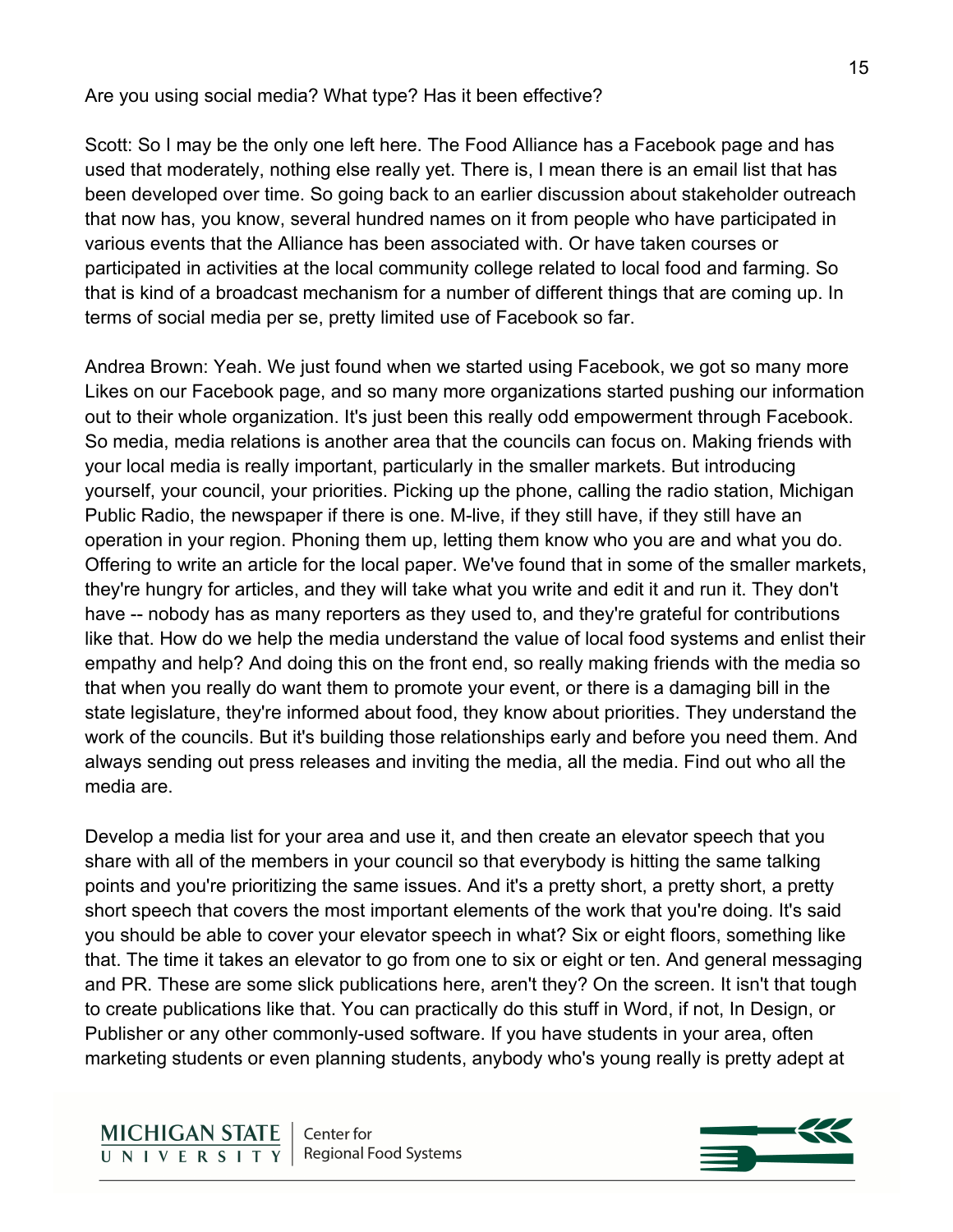putting together really nice, high-quality publications. But what are, what are your issues? Is it summarizing some of the priorities that are included in your work plan or in your strategic plan? Pretty them up and push them out there. Customize messages to audiences through this method as well. What do you want local government to know? What are the policy changes that the planning department or the parks and rec department can make to help you advance your food policies easier? Institutions like hospitals and schools can be informed about how they can buy and source local food. Residents, come to the farmers market. Buy local. Participate in a community garden. Buy into a CFA. These are all things we can do in a tearsheet format. [Inaudible] card holders: let them know they can get double bucks at the farmers market. There are a lot of different messages we can package up in different ways.

And then branding your local food council is also important. Most of the food councils in Michigan already do seem to have a logo which is really important. And then it's important also that you use that logo in every piece of communications that you use so that people can really become familiar with what your look is. When you see that Ottawa County logo, which I'm imagining that must be the Ottawa County shape, you know that you're Ottawa County Food Policy Council, and you're beginning to know and internalize the things that they stand for and the policies and programs that they're helping to advance related to food. So in looking at the value of your council, I really, it really is analogous. The folks that you serve on your council analogous to a membership organization like MAPs, MAP: Michigan Association of Planning. And the types of, the types of products, services, and benefits. Those are the types of things that you really want to reinforce and highlight to the folks that you're engaging with. So asking yourselves, "What is our value to members?" And I put "members" in quotations because we can call that anything. I think most of you don't have official members, but you have constituents, you have stakeholders, you have participants. MAP has members, so I use that, I use that word. MAP also calls our members "owners." MAP operates under the policy governance model of organizational management which draws a clear line between our board and our staff functions. But most importantly, it identifies who we serve. So we have our duespaying members. But we also have, we feel, MAP -- this is a stated policy of ours. We don't just serve our members.

The work, the best practices, the knowledge, all of those things, the education that we share is to make Michigan better. And we want to, we want to touch every single person in Michigan. And I imagine that you as a food council want to touch every single person in your, in the geographic area that your food council, that your food council serves. But looking at what is the value that you provide to those members? An opportunity to network and learn with likeminded local food advocates, a sense of belonging. Really important to make everybody who you touch in whatever way you touch them feel as if they belong to your council. They are an insider. They belong to your club. It gives people an opportunity to contribute to the local food movement which is gaining so much momentum. People want to make a difference, and if

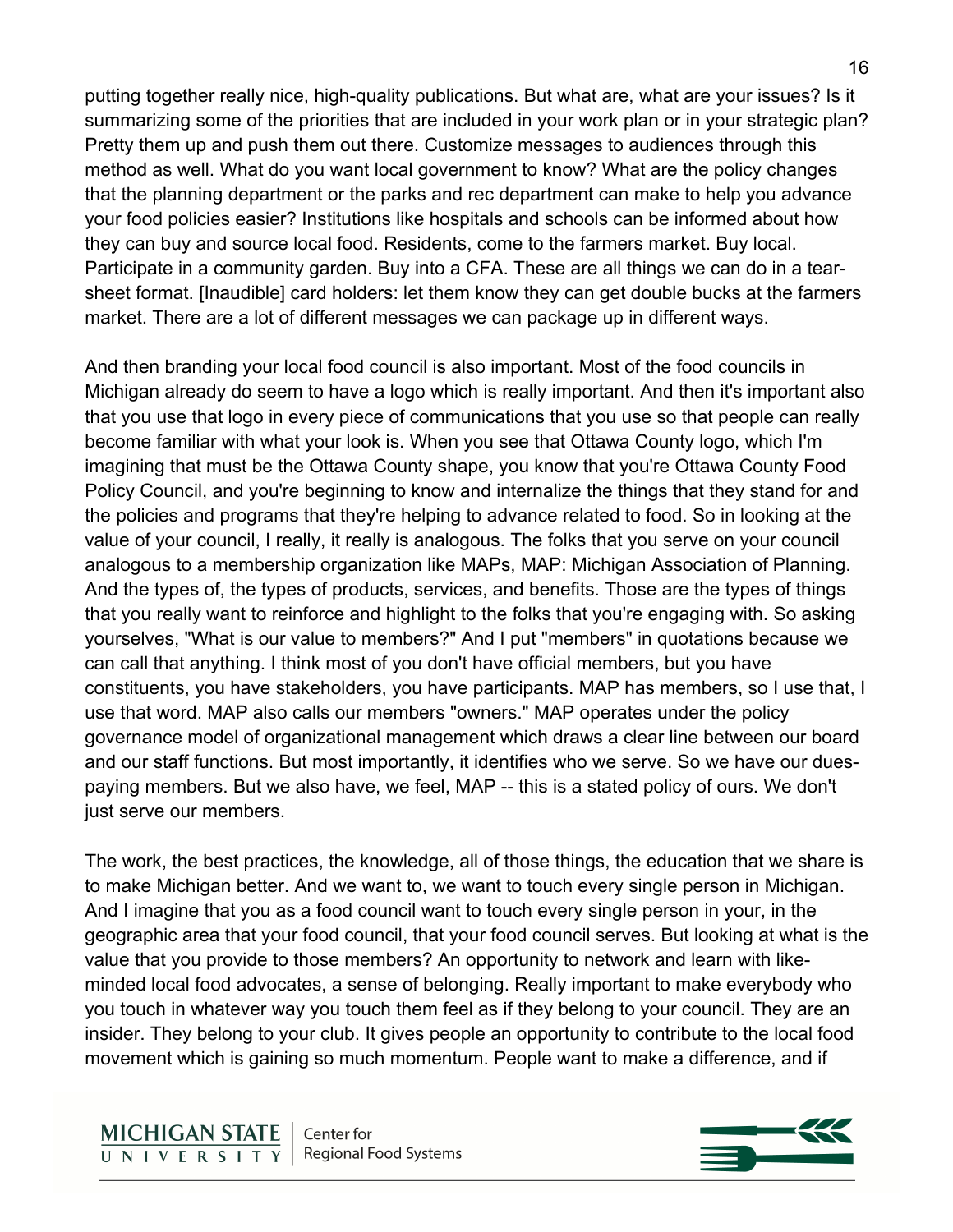they're allowed to, they really feel a part of. The value is to have their voice heard, an opportunity to serve as an ambassador or messenger about local food. To grow this talent as an emerging leader within, within your, within your council. Because as Sharon said before she left, you know, it is sort of an amorphous group. People come, people go. We do need to always be building leadership within our organization so that the next somebody is ready to step up when somebody else steps down and can't do it anymore. Contributing their expertise and knowledge to this local food initiative. And making meaningful connections in the community. It really is a great opportunity for the leadership or for the council to provide those opportunities to network and meet other people in the community. Community volunteer work just feels good.

Are there other values or benefits not noted here that you deliver to your constituents or would like to? So as I talk about membership, you know, it is an interesting way to pitch it to the folks that want to participate with your council. You could provide low dues or free membership. You would need to look, of course, at how you're -- as you said, Scott, you're not organized yet as a nonprofit. And there are different ways to organize nonprofits. And depending on how you're organized does determine how you can intake money. So you may or may not be able to actually collect dues, but you can mostly, most nonprofits, no matter how, no matter how the structure can collect donations. And most of our councils really are running on pretty low budgets. So any revenues that the councils can engender can certainly help you advance, advance your mission better. Sponsorships for private, corporate, or institutional entities. My counterparts at the Minnesota American Planning Association, Minnesota chapter of MAPA, they work really closely with their Blue Cross/Blue Shield there. Their Blue Cross/Blue Shield invests a lot of money in that chapter's health initiatives. I would think that local food councils would be just such a logical place for entities like Blue Cross/Blue Shield to invest some grant money to help grow capacity of these councils. You might want to create a simple membership brochure like that shown on the right side of the screen that just, you know, very briefly identifies what those membership benefits are.

And again, even if it's, even if it's free, this is a great way to collect contact information from people that you'll be pushing additional information out to. Highlighting the member benefits including that you provide regular updates through the listserv, email, or newsletter. Offer an opportunity to participate on a committee or as a volunteer. Again, this hearkens back to the remarks I made a little bit earlier about if you're going to offer opportunities for folks to volunteer and check that box, you need to find things for them to do. That could be sitting on a committee. Like Washtenaw County has all of their policy action teams. It could be manning the booth at that farmers market. It could be greeting people at your annual event. There are a lot of ways to put, to put people to work. Putting people to work really connects them more strongly to your organization and provides the potential to groom them as potential emerging and ultimately true leaders of that organization. Now working and learning, the opportunity to

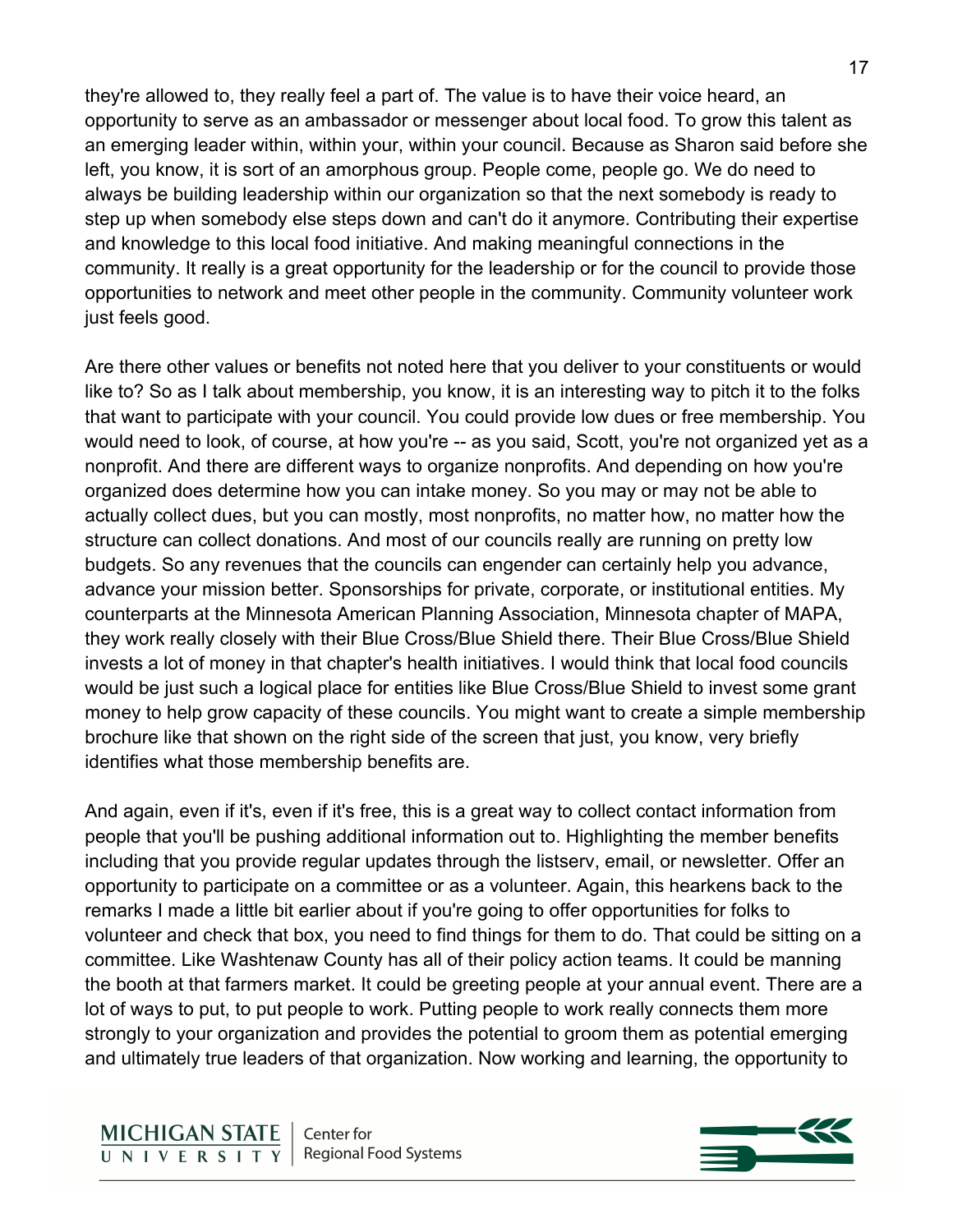get together with other like-minded people is a valuable asset of membership in an organization like this and connections to those other advocates and local leaders. Those introductions are really, really valuable. So we've talked about the inventory. We've talked about community engagement. Visioning is another aspect that's included in most of these, most of the work plans that the councils are putting together. So the vision statement defines the expectations and hopes and aspirations of the food council. And it should be based on community input and interaction, again, so that folks have ownership of what that vision is and of the council itself. It should describe what we hope and want for our food community. Where do we want it to be? This is just an example of Washtenaw's vision, and which is comprehensive. And this is an example of Ottawa Food Policy Council vision which is simpler. So there's a real range of ways that food councils can develop these. They can be long, they can be short. And then finally, the last aspect that ought to be or could be included in your work plan or strategic plan: those goals and objectives. These are examples of Washtenaw's. So there are -- and on the webpage for the Food Council Network -- do we have links, Liz, to all of the food councils? You're on mute.

Liz Gensler: Not on our webpage. I don't think they are. On the Michigan Good Food website.

Andrea Brown: Yeah, because there are just so many great -- so we can send -- we'll send that information out, too. We'll provide that on the Food Council Network webpage, a link to where you can find the other councils in whatever follow up we do to this where we're providing that additional information. There are a lot of work plans and strategic plans that the councils have completed. And, you know, I am all about borrowing and stealing from the work that other people do. So again we also need to develop leadership and our future leaders because again, there's a lot of moving off and on of these types of councils. So we need to have an ever-ready cadre of people who are participating in our efforts, and folks that we are grooming to lead. So we -- potential leaders, we identify them, we engage with them, we teach them, we empower them, and we let go so that they can take over for leadership. So characteristics of a good leader include inclusiveness, understanding that vision that was articulated and being able to clearly say it. You can tell the story of your council and what your council believes in what that vision is, what your goals are, what you're working on, how you plan to get there, who you want to engage with. A good leader creates a common bond. They're not afraid to make mistakes. You know, as I look at this, these food councils, I couldn't help but think that really this is social entrepreneurship, and that it is pretty new, and the councils are pretty new. And so we're all sort of learning as we go, and we're bringing sort of different gifts and areas of expertise to the table. But it's all good. But we also need to offer a lot of leeway to our leaders as we try new things, and not all of them are going to work. So also just sort of a spirit of forgiveness as we package it up and figure how to move forward. Empathetic. Prescient, really being intuitive about how to make those connections in our local food community and throughout our local food culture. Making those connections. Making the introductions. Helping

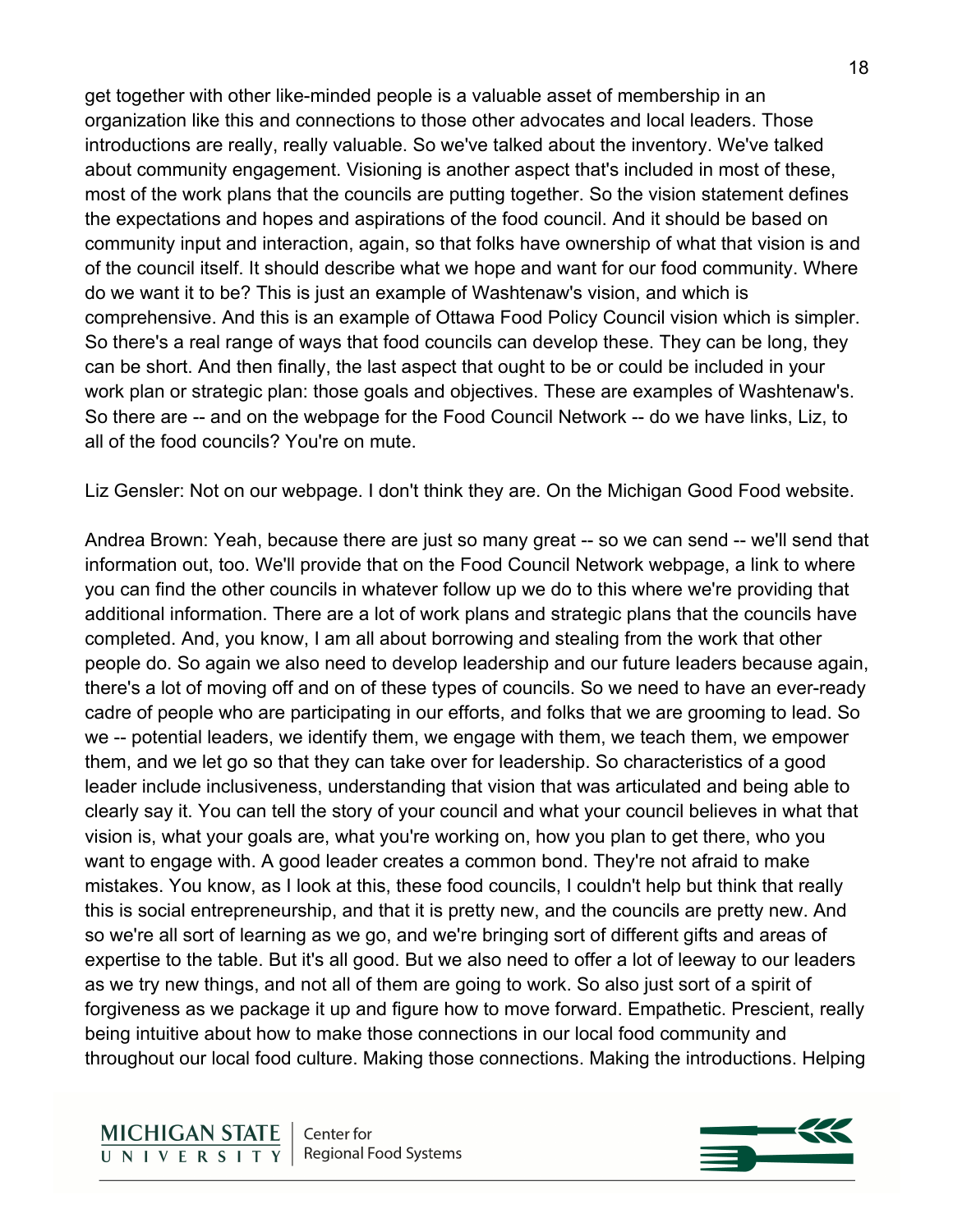people get to know what other people are doing and how we can all build on each other's work. Flexibility and nimbleness, more good characteristics. Gladly sharing responsibility. Recognizing that it really is all for one, and one for all, and that there is more than enough work to go, to go around, and share in that work. And really being influential, you know, taking the lead, talking to those community leaders at the government level, the private-sector level, the anchor-institution level. Introducing your council and that food culture as such an important aspect of the work that's being done in your community and elevating that and lifting it up so that more people understand that, and more people grab hold and partner with you. So there's a lot of ways to build leadership. Again, I talked about creating a committee system. Washtenaw has a strong committee system through their policy task forces. Theirs is aligned directly with their strategic, with their strategic plan.

That's one way to go. If you're not quite as formal -- Scott, you mentioned that you've had quite a few committees too. That's one way to really rally people around themes and topics and just putting them to work, giving them something to do. So holding meetings. You don't want to form committees but not meet. So you really, you do need to meet. And the beauty of, you know, technology is that today we can, you know, we have meetings like this. We have webinars. MAP has probably ten or 12 active committees, and most of them hold at least some of their meetings by conference call. We have a lot of our meeting face-to-face too. Because guess what? People really like to get together. They like to get together. They like to meet. They like to connect with like-minded, like-minded advocates and professionals. So you want to have at least some of your meetings as face-to-face meetings. And then asking committee members, getting somebody to chair. That's a really great way to grow leadership for emerging and future leaders. And then stepping aside and letting the volunteers work. Trying their ideas. Supporting their energy. And then reaching out to stakeholders. And when you do that, always have an "ask." That "ask" can -- those huge range of "asks." Come to our event. Sponsor an activity. Donate fresh food to our event. Become a member. Sit on a committee. Write a short article for the newsletter. Share your expertise. Tell your story. That's more than enough asks for anyone, but reach out and ask the question, and get folks, get folks engaged. It's amazing, people really do want to contribute. And food, this whole food area has -- it is resonating in -- it is gaining resonance, just really elevated into a lot of different disciplines and sectors. It's not just the food advocates anymore. Just the tentacles are really long and touching so many different areas. And many leaders make light work.

The more people you can get involved with your initiative, the more that you can do. Bringing in new people can help identify new resources and uncover unknown issues and become advocates for your council's issues. Leaders can help determine how local food messages will be conveyed, to whom, and to get more stakeholders involved. And leaders can help create a local food culture through every level of the community, including those involved in decision making. And leaders also come in unexpected packages, so just be really open to the folks

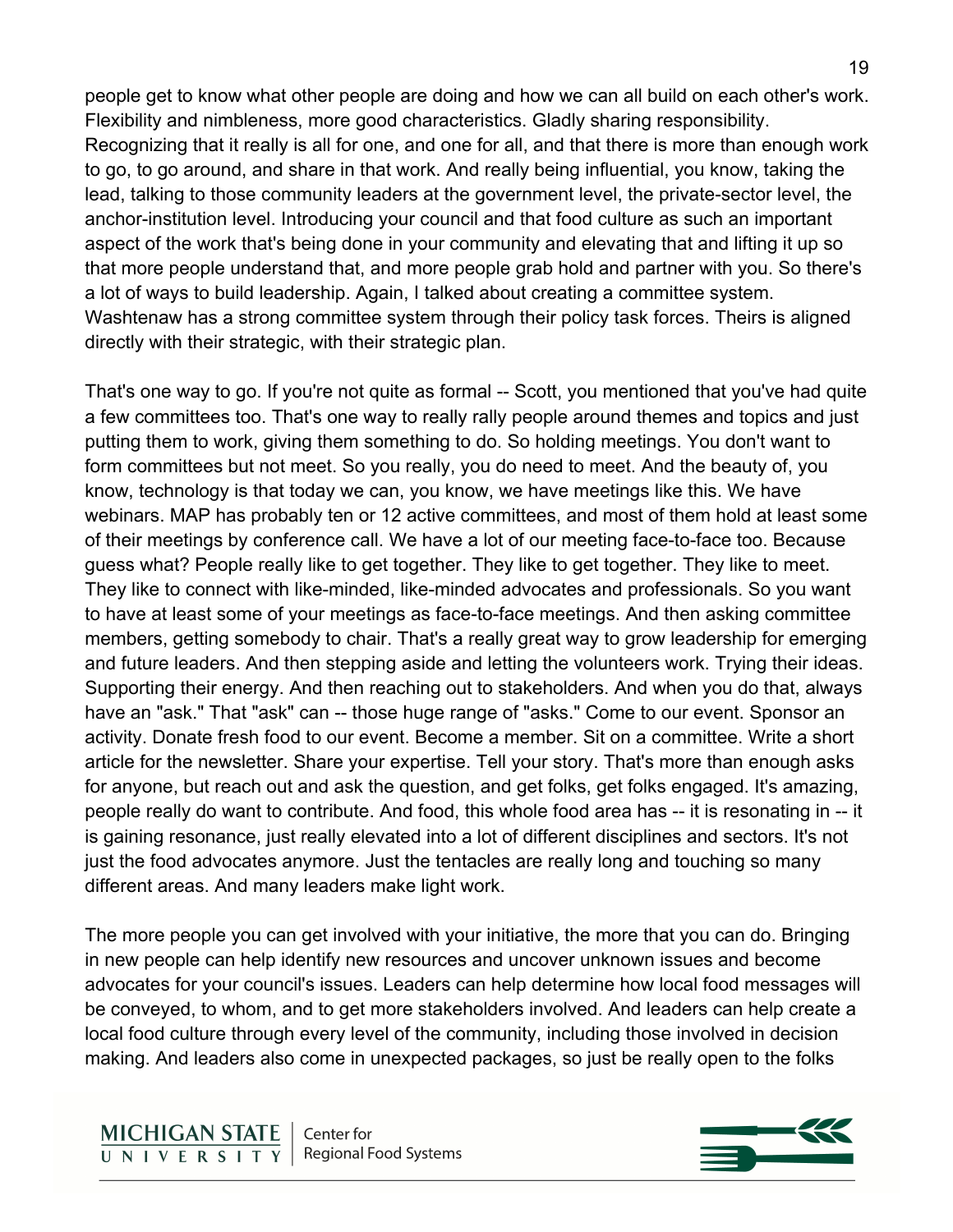that are coming to your events, that are stopping by your table at the farmers market. Getting their information, listening to their stories. Intuiting -- as I said a couple slides back, intuiting what those connections are, just always sort of looking at how you as a local council leader can help broker those connections, make those introductions. Which leads to coalitions, partnerships and networking. Who's on your team? How you can help connect them. And identifying what they can do. Team-building, another area that councils need to focus on. You need strong, empathetic leadership, consistent and open communications, mutual respect, and sense of equality, understanding the roles and strengths of each of your members, a willingness to take an initiative and be creative in flexibility.

These are all things that the leader and the team members who are part of any team need to be cognizant of. Then there's a lot of different leadership styles, too. Formal versus informal. And this can change, depending on the task, depending on the leader, depending on what's going on at any given moment. You might have a coach versus a manger, somebody who wants to just really sort of rally the troops versus a task master. There's not a right or a wrong way to lead. There are, there are different ways to lead, and each of them have their own pluses and minuses. And there's different types of leadership needed throughout the organization and throughout the initiatives. And leaders can be created and recruited throughout the community, and again, thinking about those unique gifts that any one individual might bring to your table. And how do you honor those and build those and make those connections? So team building can be challenging because you do get a lot of different people coming together with a whole lot of different expectations about what the team looks like, and what the team is going to do. Some reasons the teams don't win: they don't understand the vision, again really important to create that vision through a group process by engaging a lot of different stakeholders in your council so people really are onboard with that vision. They don't see their place in the scheme of things. Again, getting back to your role as a leader, or how you're grooming future leaders, really helping people. Hearing what they say, and then helping them understand what their place is. We may need to sometimes articulate that for people, or tell them to just keep coming back until it emerges.

Other reasons are the team members aren't properly equipped to execute their duties. Do they need more training? Webinars, webinars like this or even more detailed, detailed trainings that might get to aspects that your council needs particular help with. Don't follow up and are not accountable. You know, your manager or your leader or your director needs to help volunteers and participants know that they are accountable if there are deadlines, assignments, that article that needs to be presented to the local media. Don't play nice together. We can all get a little parochial and want to, want to not share our resources, but there's plenty to go along, and a good leader ought to be able to help sort of smooth over and broker those, those potential disagreements. And again, are there people that are missing from the table that simply, simply need to be invited to participate because those perspectives are absent? So this is -- we're